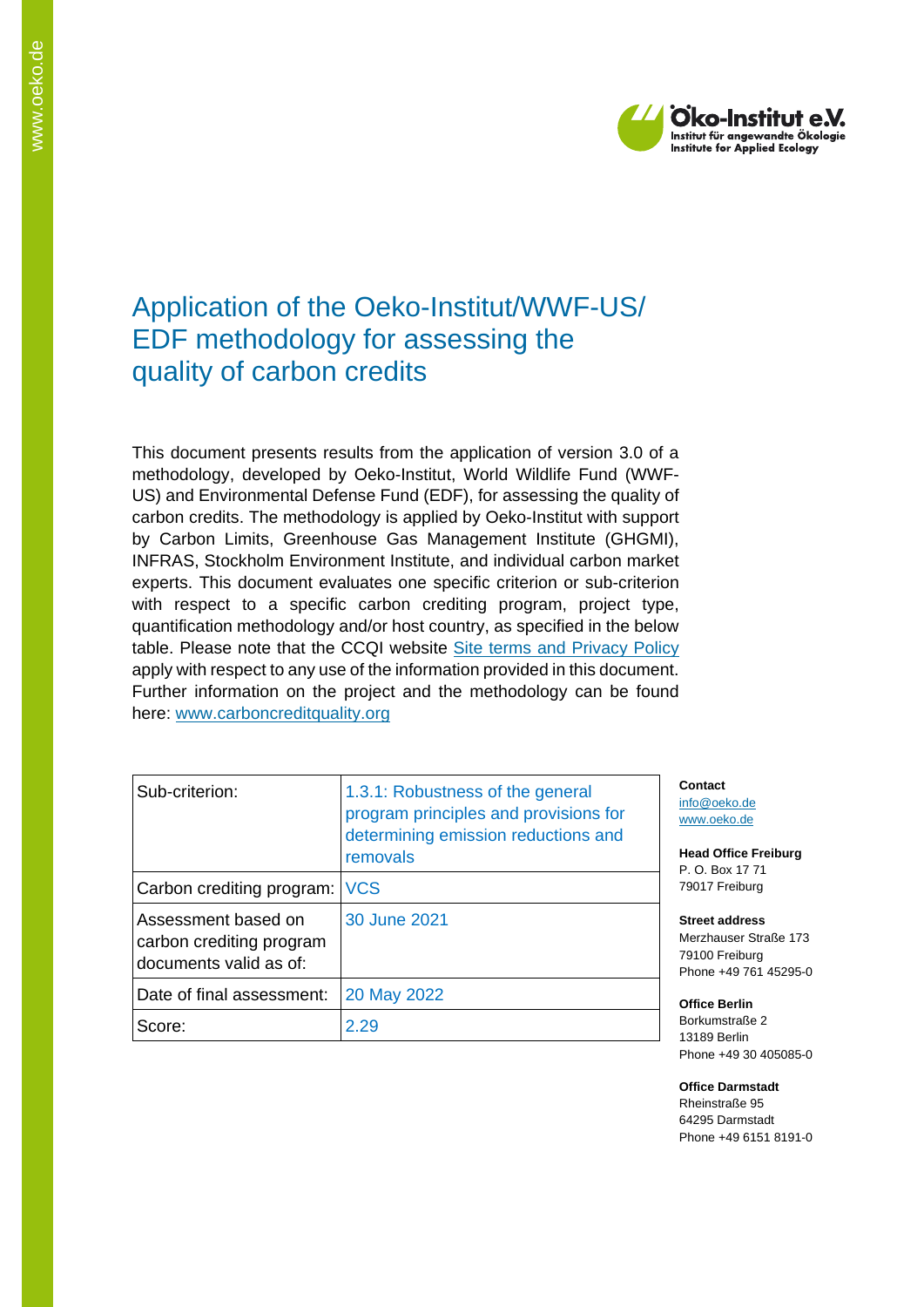# **Assessment**

# **Indicator 1.3.1.1**

## **Relevant scoring methodology provisions**

"The program has quantification methodologies in place and available for use, as well as a process for developing new or updating existing quantification methodologies."

## **Information sources considered**

- 1 Program Website (https://verra.org/methodologies/), last accessed on 8 December 2021.
- 2 Verified Carbon Standard Program Guide, version 4.0, 19 September, 2019. Available: [https://verra.org/wp-content/uploads/2019/09/VCS\\_Program\\_Guide\\_v4.0.pdf](https://verra.org/wp-content/uploads/2019/09/VCS_Program_Guide_v4.0.pdf)
- 3 VCS Methodology Approval Process, Version 4.0, 19 September 2019. Available: [https://verra.org/wp-content/uploads/2019/09/Methodology\\_Approval\\_Process\\_v4.0.pdf](https://verra.org/wp-content/uploads/2019/09/Methodology_Approval_Process_v4.0.pdf)
- 4 VCS Methodology Requirements, Version 4.0, September 2021. Available: [https://verra.org/wp](https://verra.org/wp-content/uploads/2019/09/VCS_Methodology_Requirements_v4.0.pdf)[content/uploads/2019/09/VCS\\_Methodology\\_Requirements\\_v4.0.pdf](https://verra.org/wp-content/uploads/2019/09/VCS_Methodology_Requirements_v4.0.pdf)

#### **Relevant carbon crediting program provisions**

- Provision 1 Source 1: "Methodologies set out detailed procedures for quantifying the real greenhouse gas (GHG) benefits of a project and provide guidance to help project developers determine project boundaries, set baselines, assess additionality and ultimately quantify the GHG emissions that were reduced or removed…The current and valid version of a methodology must always be used. From time to time, a methodology may be revised, withdrawn or put on hold."
- Provision 2 Source 2, section 6, page 15: "The methodology approval process is the process by which methodologies, methodology revisions, modules and tools (including additionality tools, performance benchmarks and technology benchmarks), are approved under the VCS Program. Such methodology elements are subject to review by Verra, a global stakeholder consultation hosted on the Verra website and independent assessment by one validation/verification body, before final approval by Verra.

The full rules and requirements for methodology elements with respect to the methodology approval process are set out in the VCS Program document Methodology Approval Process."

Provision 3 Source 2, section 6.1, page 15: "Verra may periodically review methodology elements approved under the VCS Program to ensure they continue to reflect best practice and scientific consensus. This includes ensuring that methodology elements approved under the program are consistent with any new requirements issued by Verra and that methodology elements have appropriate criteria and procedures for addressing all VCS Program requirements and are consistent with emerging best practice and scientific consensus. As a result, Verra may need to update, put on hold or withdraw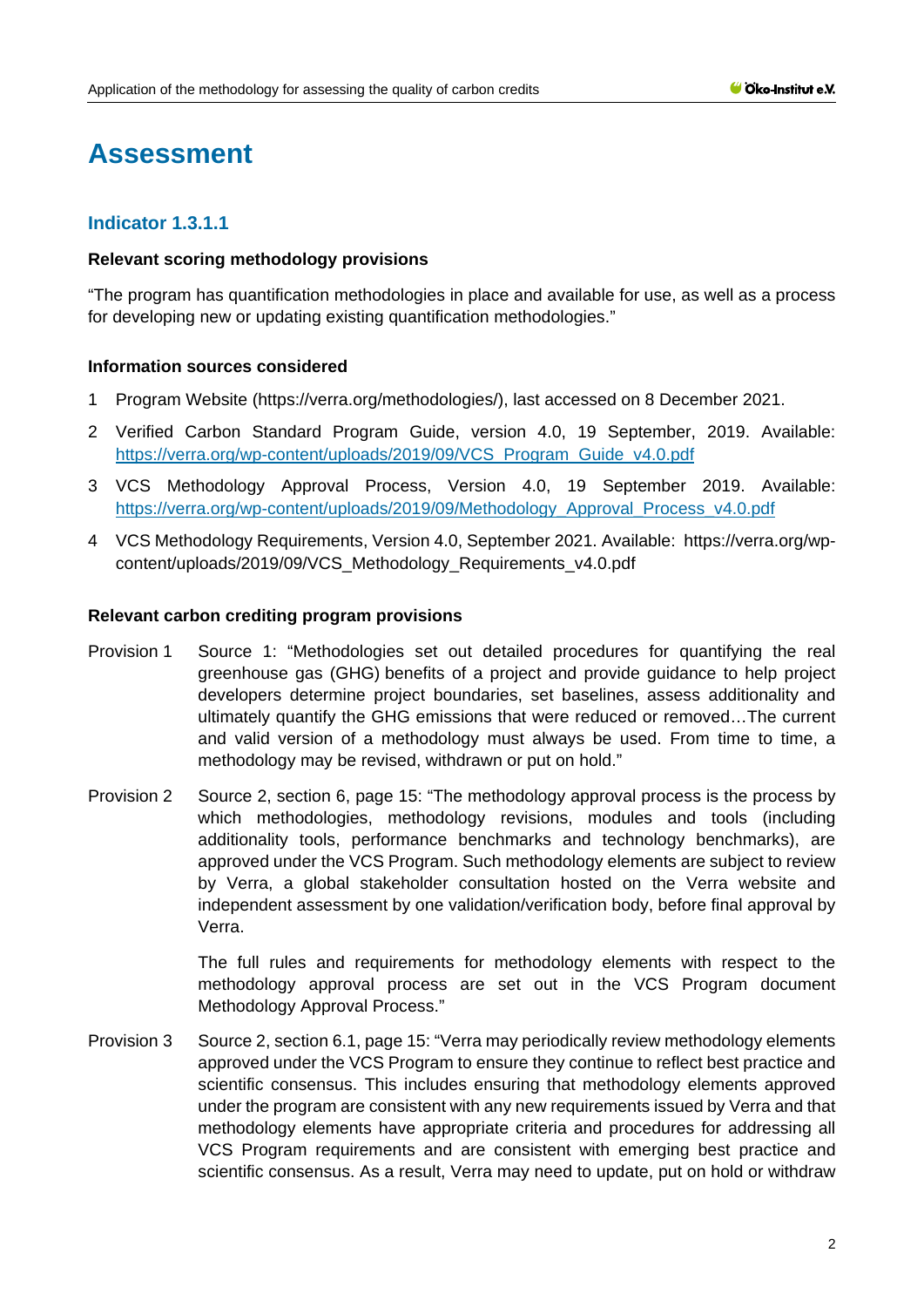a methodology element. The procedure through which Verra may review approved VCS Program methodology elements and take appropriate action is set out in the VCS Program document Methodology Approval Process."

- Provision 4 Source 3, section 1, page 1: "The [methodology approval] process consists of two main steps. First, the methodology developer submits a methodology concept note for evaluation and acceptance by Verra. Second, following Verra acceptance of the methodological concept ("concept"), the methodology developer drafts the full methodology and submits it for assessment and approval. Such methodologies are subject to an in-depth review by Verra, a public stakeholder consultation hosted on the Verra website and an independent assessment by one validation/verification body, before final approval by Verra."
- Provision 5 Source 4, section 2, page 1: "This section sets out the general rules and requirements for all methodologies under the VCS Program. Specific requirements for agriculture, forestry and other land use (AFOLU) and ozone depleting substances (ODS) methodologies are set out throughout this Section 2 (and Section 3) below, as these methodology types may encounter unique circumstances related to project implementation, monitoring and other matters, which must be addressed. In order to become an approved methodology under the VCS Program, methodologies shall demonstrate how they meet the rules and requirements set out below [section 2 of the Methodology Requirements]. Methodologies shall be assessed per the process set out in the VCS Program document Methodology Approval Process."

#### **Assessment outcome**

Yes (2 Points).

## **Justification of assessment**

The above documentation specifies that the indicator is fulfilled.

# **Indicator 1.3.1.2**

#### **Relevant scoring methodology provisions**

"Approved quantification methodologies (or general program provisions) address the following essential components:

- Applicability or eligibility criteria ÷.
- Determination of the project boundary
- Determination of additionality
- Establishing the baseline scenario
- Quantification of emission reductions
- Monitoring practices"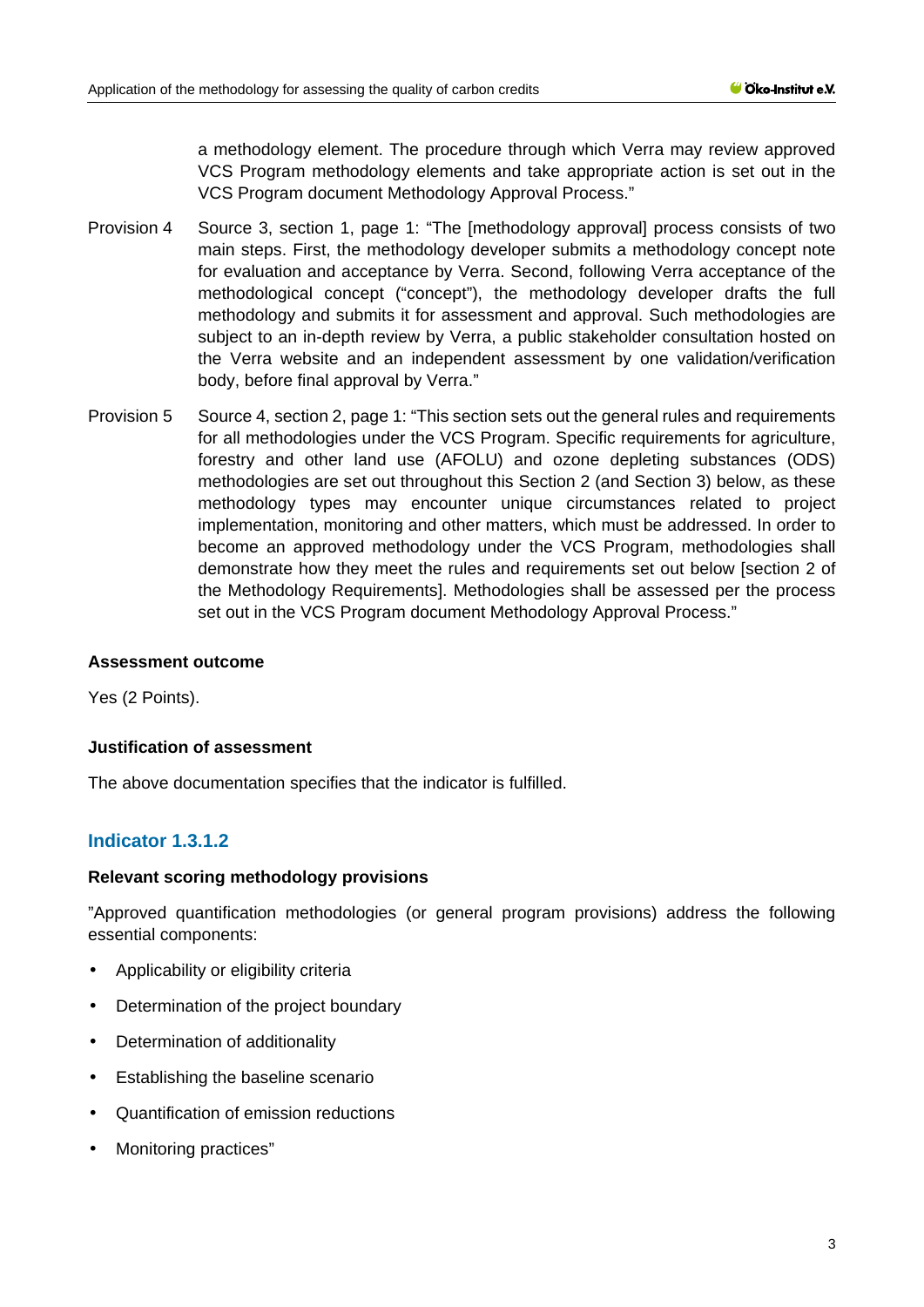## **Information sources considered**

1 VCS Methodology Requirements, Version 4.0, September 2021. Available: [https://verra.org/wp](https://verra.org/wp-content/uploads/2019/09/VCS_Methodology_Requirements_v4.0.pdf)[content/uploads/2019/09/VCS\\_Methodology\\_Requirements\\_v4.0.pdf](https://verra.org/wp-content/uploads/2019/09/VCS_Methodology_Requirements_v4.0.pdf)

## **Relevant carbon crediting program provisions**

- Provision 1 Source 1, section 2.1.4, page 2: "Methodologies shall be informed by a comparative assessment of the project and its alternatives in order to identify the baseline scenario. Such an analysis shall include, at a minimum, a comparative assessment of the implementation barriers and net benefits faced by the project and its alternatives."
- Provision 2 Source 1, section 2.2.2, page 2: "Methodologies shall use a standardized method (i.e., performance method or activity method) or a project method to determine additionality and/or the crediting baseline, and shall state which type of method is used for each.

1) A project method is a methodological approach that uses a project-specific approach for the determination of additionality and/or crediting baseline.

2) Standardized methods are further described in Section 2.3.1 and additional guidance is available in VCS document Guidance for Standardized Methods"

- Provision 3 Source 1, section 2.2.3, page 2-3: "Methodologies may use any combination of project, performance or activity methods for determining additionality and the crediting baseline. However, methodologies shall provide only one method (i.e., a project method or performance method) for determining the crediting baseline (i.e., methodologies shall not provide the option of using either a project method or a performance method for the crediting baseline)."
- Provision 4 Source 1, section 2.5, page 7: "Methodologies may use models, default factors and/or proxies to streamline monitoring or measurement processes. Where methodologies use models, default factors and/or proxies, they shall follow the requirements set out below [see section 2.5.1] in order to ensure the integrity of the model, default factor(s) and proxy(s) used."
- Provision 5 Source 1, section 2.5.2, page 8: "Where methodologies use default factors and standards to ascertain GHG emission data and any supporting data for establishing baseline scenarios and demonstrating additionality, the [requirements stated in 2.5.2 apply.]"
- Provision 6 Source 1, section 2.5.3, page 9: "Where proxies are used, it shall be demonstrated that they are strongly correlated with the value of interest and that they can serve as an equivalent or better method (e.g., in terms of reliability, consistency or practicality) to determine the value of interest than direct measurement of the value itself."
- Provision 7 Source 1, section 3.2.1, page 12: "Methodologies shall use applicability conditions to specify the project activities to which it applies and shall establish criteria that describe the conditions under which the methodology can (and cannot, if appropriate) be applied. Any applicability conditions set out in tools or modules used by the methodology shall also apply."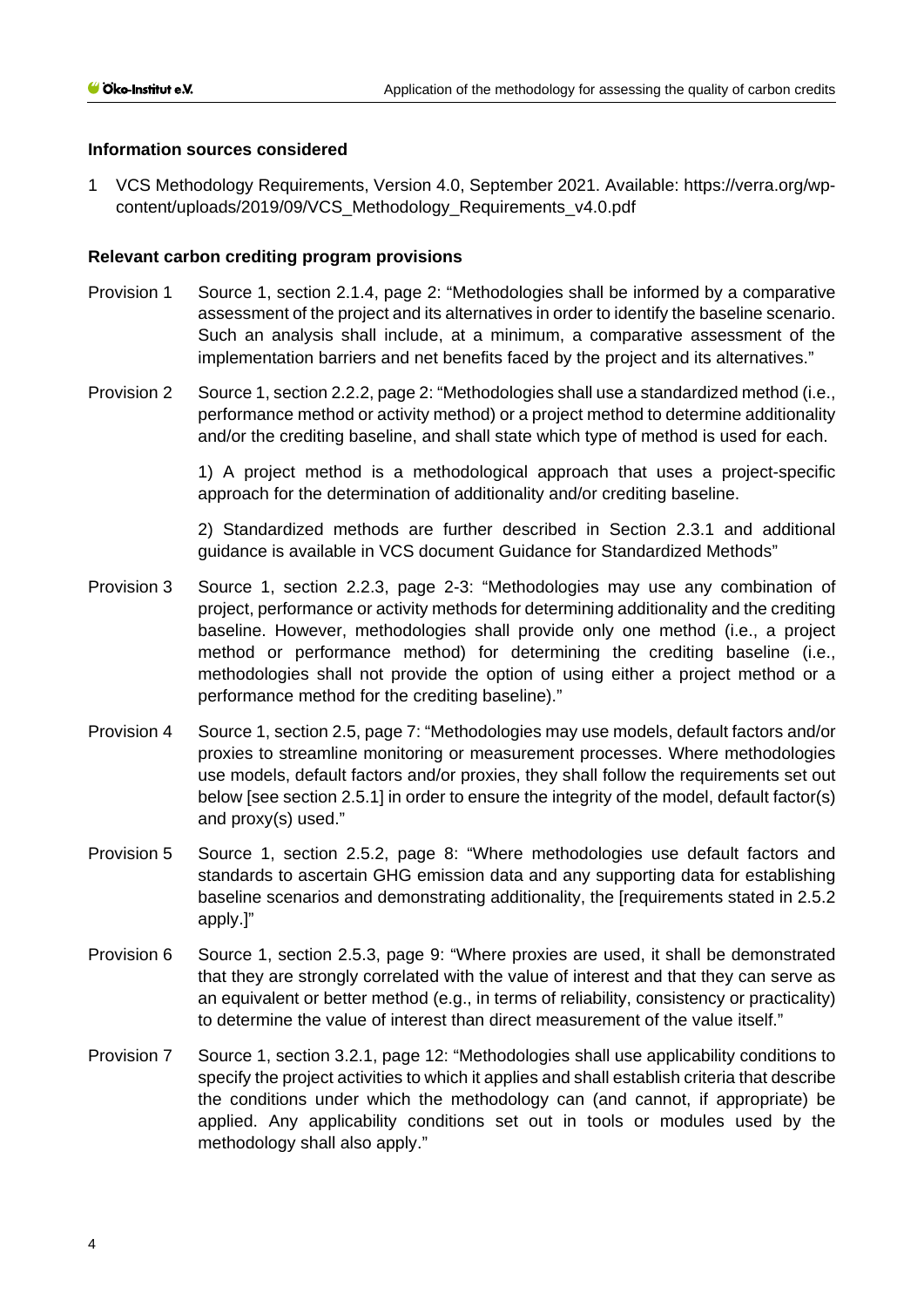- Provision 8 Source 1, section 3.3.1, page 14: "Methodologies shall establish criteria and procedures for describing the project boundary and identifying and assessing GHG sources, sinks and reservoirs relevant to the project and baseline scenarios. Justification for GHG sources, sinks and reservoirs included or excluded shall be provided."
- Provision 9 Source 1, section 3.5.1, page 32: "Methodologies shall establish a procedure for the demonstration and assessment of additionality based upon the requirements set out below."
- Provision 10 Source 1, section 3.5.2, page 32: "Methodologies shall use a project method, performance method and/or activity method to determine additionality. The high level specifications and procedural steps for each approach are set out in Sections 3.5.3 to 3.5.9 below. New methodologies developed under the VCS Program shall meet this requirement by doing one of the following:

1) Referencing and requiring the use of an appropriate additionality tool that has been approved under the VCS Program or an approved GHG program;

2) Developing a full and detailed procedure for demonstrating and assessing additionality directly within the methodology; or

3) Developing a full and detailed procedure for demonstrating and assessing additionality in a separate tool, which shall be approved via the methodology approval process, and referencing and requiring the use of such new tool in the methodology."

Provision 11 Source 1, section 3.9.4, page 57: "The methodology shall establish criteria and procedures for monitoring, which shall cover the following:

1) Purpose of monitoring.

2) Monitoring procedures, including estimation, modelling, measurement or calculation approaches.

3) Procedures for managing data quality.

4) Monitoring frequency and measurement procedures."

#### **Assessment outcome**

Yes (1 point).

#### **Justification of assessment**

The above documentation specifies that the indicator is fulfilled.

# **Indicator 1.3.1.3**

#### **Relevant scoring methodology provisions**

"The program requires that, as part of the approval process, new quantification methodologies undergo expert review by an independent technical panel or working group."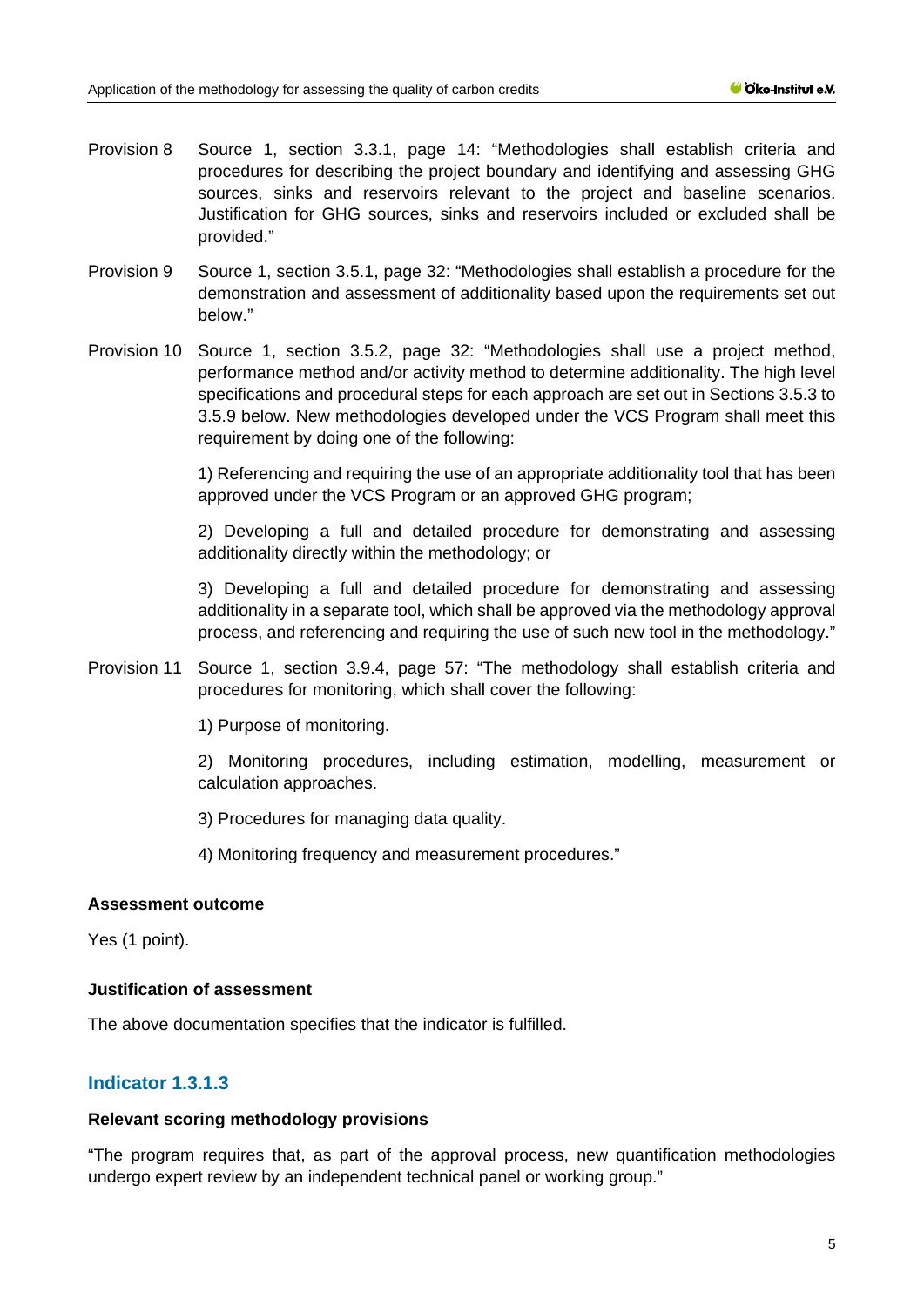#### **Information sources considered**

- 1 VCS Methodology Approval Process, Version 4.0, 19 September 2019. Available: [https://verra.org/wp-content/uploads/2019/09/Methodology\\_Approval\\_Process\\_v4.0.pdf](https://verra.org/wp-content/uploads/2019/09/Methodology_Approval_Process_v4.0.pdf)
- 2 VCS Standard, Version 4.1, April 2021. Available: [https://verra.org/wp](https://verra.org/wp-content/uploads/2021/04/VCS-Standard_v4.1.pdf)[content/uploads/2021/04/VCS-Standard\\_v4.1.pdf](https://verra.org/wp-content/uploads/2021/04/VCS-Standard_v4.1.pdf)
- 3 Verified Carbon Standard Program Guide, Version 4.0, 19 September 2019. Available: [https://verra.org/wp-content/uploads/2019/09/VCS\\_Program\\_Guide\\_v4.0.pdf](https://verra.org/wp-content/uploads/2019/09/VCS_Program_Guide_v4.0.pdf)

## **Relevant carbon crediting program provisions**

- Provision 1 Source 1, section 4.5.1, page 9: "Verra will send a request for proposals (RFP) to all validation/verification bodies which meet the relevant eligibility criteria to conduct the methodology assessment (set out in Section 5.1 below). Upon receipt of any proposals, Verra will narrow the pool of eligible validation/verification bodies based on those with the most relevant expertise and experience. Verra will forward the remaining proposals to the methodology developer, and the methodology developer may make a selection amongst the eligible pool of validation/verification bodies provided by Verra. Verra contracts the validation/verification body selected by the methodology developer, using its standard agreement. The developer pays the validation/verification body directly, as provided for in the contract between Verra and the validation/verification body and the methodology approval process submission form."
- Provision 2 Source 2, section 4.1.12, page 53: "The validation/verification body and validation and verification team shall meet the competence requirements set out in ISO 14065:2013, mutatis mutandis."
- Provision 3 Source 1, section 5.1.1, page 12: "The eligibility requirements for validation/verification bodies are set out in Table 1 below. Recognizing that the approval of methodologies has implications for more than a single project, the eligibility requirements ensure that the appropriate level of expertise and experience is applied in the methodology approval process. Table 1 also states (third column) for which of the applicable eligibility requirements the validation/verification body shall submit evidence of its fulfilment of same. The specific requirements regarding evidence of fulfilment of applicable eligibility requirements are outlined in Section 5.2."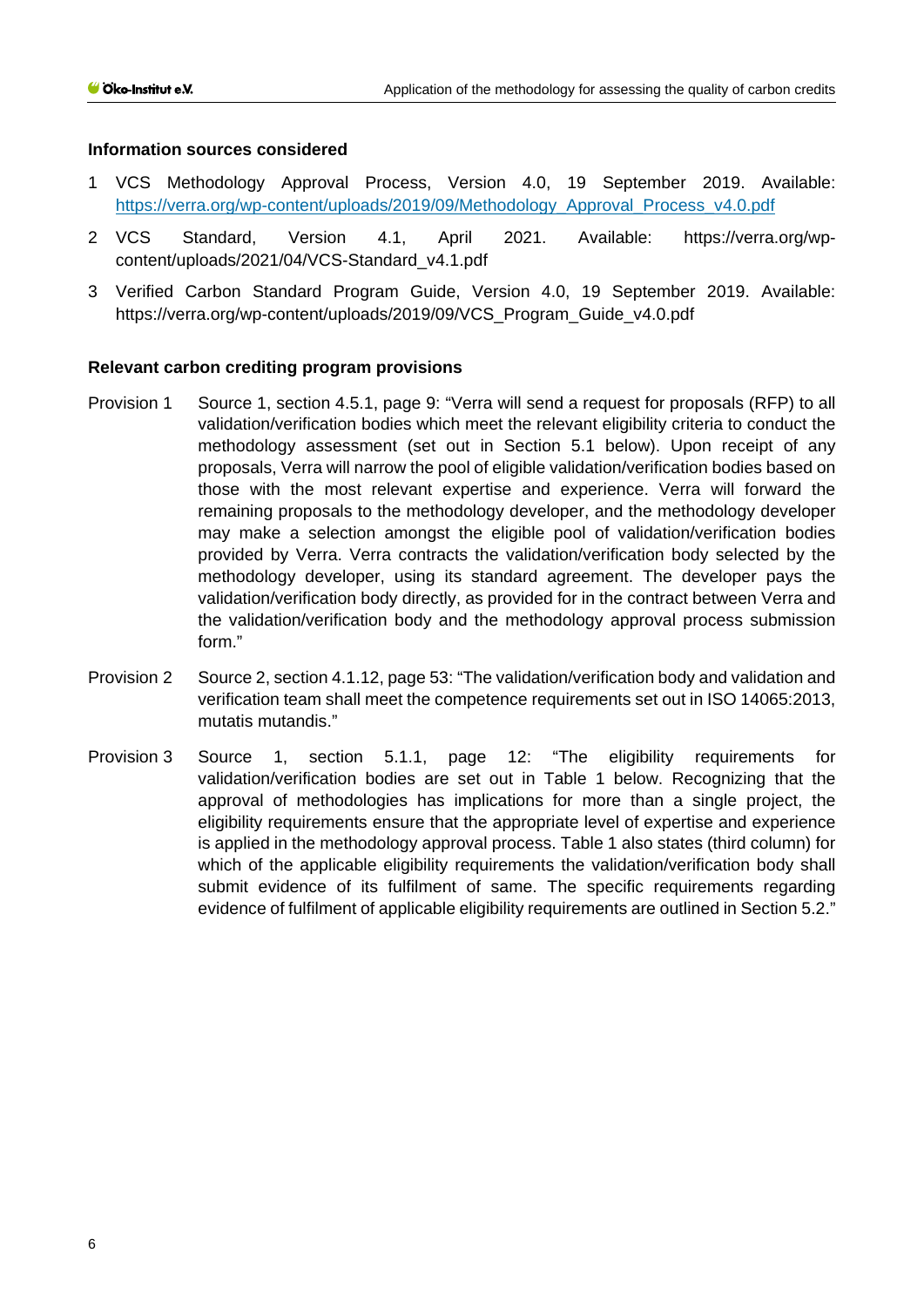## Provision 4 Source 1, section 5, table 1, page 13:

| <b>Methodology</b>                                        | <b>Eligibility Requirements</b>                                                                                                                                                                                                                                                                                                                                                                                                                                                                                                                                                                                 | <b>Evidence</b><br><b>Required?</b> |
|-----------------------------------------------------------|-----------------------------------------------------------------------------------------------------------------------------------------------------------------------------------------------------------------------------------------------------------------------------------------------------------------------------------------------------------------------------------------------------------------------------------------------------------------------------------------------------------------------------------------------------------------------------------------------------------------|-------------------------------------|
| <b>Non-AFOLU</b><br>methodologies                         | 1)<br>The validation/verification body shall be eligible under the VCS Program to<br>perform validation for the applicable sectoral scope(s). Where there is more<br>than one sectoral scope applicable to the methodology, the<br>validation/verification body shall be eligible for all relevant sectoral scopes<br>for validation; AND                                                                                                                                                                                                                                                                       | Ν                                   |
|                                                           | (2)<br>The validation/verification body shall have completed at least ten project<br>validations or methodology assessments under the methodology approval<br>process in the sectoral scope group applicable to the methodology. <sup>1</sup> Project<br>validations can be under the VCS Program or an approved GHG program<br>and projects shall be registered under the applicable program. A validation<br>of a single project under more than one program (e.g., VCS and CDM)<br>counts as one project validation. Methodology assessments shall be for<br>methodologies that have been approved by Verra. | Y                                   |
| <b>AFOLU</b><br>methodologies                             | The validation/verification body shall be eligible under the VCS Program to<br>1)<br>perform validation for sectoral scope 14 <sup>2</sup> (AFOLU); AND                                                                                                                                                                                                                                                                                                                                                                                                                                                         | N                                   |
|                                                           | 2)<br>For non-ARR methodologies, the validation/verification body shall use an<br>AFOLU expert (see Section 10) in the assessment; AND                                                                                                                                                                                                                                                                                                                                                                                                                                                                          | Y                                   |
|                                                           | 3)<br>The validation/verification body shall have completed at least ten project<br>validations in any sectoral scope. Project validations can be under the VCS<br>Program or an approved GHG program and projects shall be registered<br>under the applicable program. A validation of a single project under more<br>than one program (e.g., VCS and CDM) counts as one project validation.                                                                                                                                                                                                                   | Y                                   |
| <b>Methodologies</b><br>using a<br>standardized<br>method | In addition to the above, the validation/verification body shall use a<br>standardized methods expert (see Section 10) in the assessment.                                                                                                                                                                                                                                                                                                                                                                                                                                                                       | Y                                   |

Table 1: Eliaibility Reauirements for Validation/Verification Bodies

Provision 5 Source 1, section 10.1.1, page 25: "Recognizing that there is currently limited experience and expertise within the broader validation/verification body community regarding the assessment of certain methodologies and the precedent that is set by new methodologies approved under the VCS Program, an expert shall be used in the assessment of the following:

1) Non-ARR AFOLU methodologies (see Table 1).

- 2) Methodologies that use a standardized method."
- Provision 6 Source 1, section 10.1.2, page 25: "The process for use and designation of experts shall operate as set out in Sections 10.2 and 10.3. The requirement and necessity for validation/verification bodies to use an expert shall be revisited by Verra as and when it has been demonstrated that the validation/verification body community has developed sufficient experience and expertise in assessing the relevant types of methodologies."
- Provision 7 Source 1, section 10.2.2, page 25: "As set out in Section 5.1, a validation/verification body conducting an assessment of an AFOLU methodology or a methodology that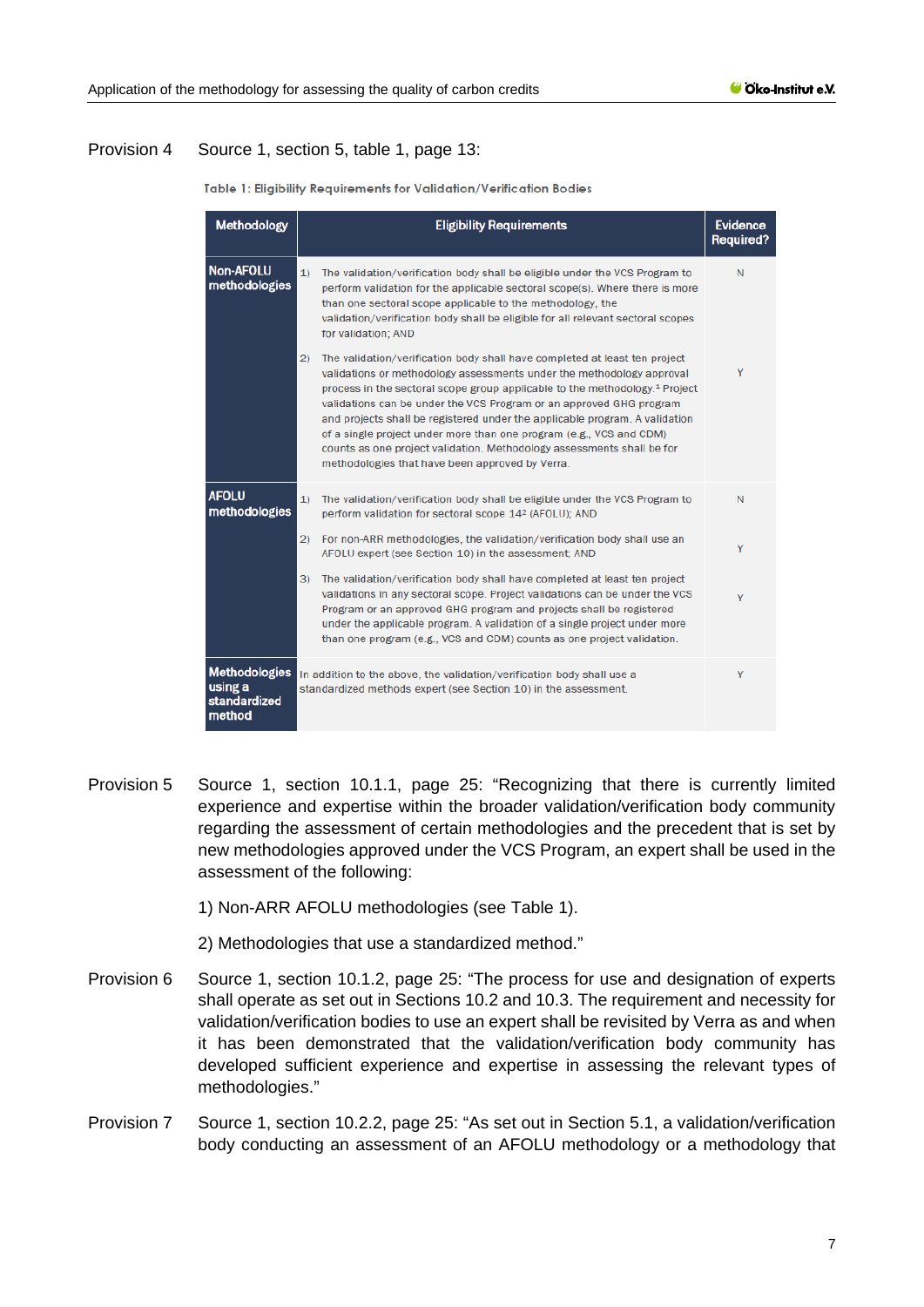uses a standardized method may need to use an expert in the assessment, and the following applies:

1) Experts shall be approved by Verra in accordance with the procedure set out in Section 10.3.

2) AFOLU experts shall be approved for the AFOLU project category relevant to the methodology.

3) Standardized method experts have the authority to assert their expert judgment in relation to the appropriateness of the proposed level(s) of the performance benchmark metric in ensuring environmental integrity and provision of sufficient financial incentive to potential projects, and therefore to require the methodology to use a level it deems appropriate."

- Provision 8 Source 1, section 10.2.3, page 26: "The expert can be part of the validation team or act as technical expert to the validation team. Where the expert is acting as technical expert to the validation team, they shall meet all the requirements of technical experts set out in ISO 14065:2013 and shall not carry out the assessment alone."
- Provision 9 Source 1, section 10.2.4, page 26: "As set out in Section 5.2 the methodology assessment report shall state the name of the expert and its role in the assessment."
- Provision 10 Source 3, section 3, page 10: "Measurable

All GHG emission reductions and removals must be quantifiable using recognized measurement tools (including adjustments for uncertainty and leakage) against a credible emissions baseline.

#### Permanent

Where GHG emission reductions or removals are generated by projects or programs that carry a risk of reversibility, adequate safeguards must be in place to ensure that the risk of reversal is minimized and that, should any reversal occur, a mechanism is in place that guarantees the reductions or removals will be replaced or compensated.

#### Additional

GHG emission reductions and removals must be additional to what would have happened under a business-as-usual scenario if the project had not been carried out.

#### **Conservative**

Conservative assumptions, values and procedures must be used to ensure that the GHG emission reductions or removals are not over-estimated."

#### **Assessment outcome**

No (0 Points)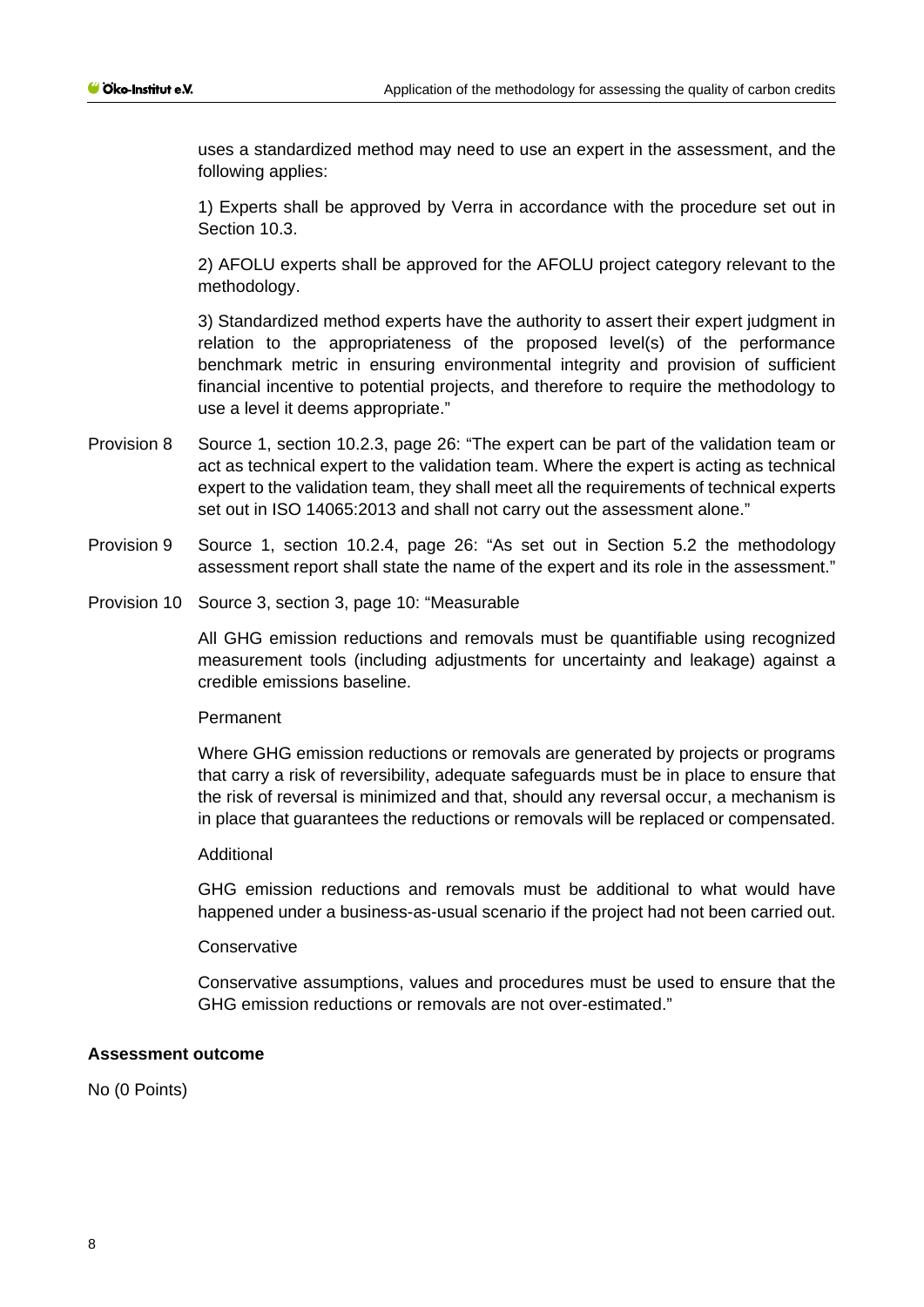## **Justification of assessment**

Under the VCS, new methodologies are reviewed by Verra's staff and by a validation and verification body (VVB) (Provision 1). The VCS Standard requires that VBB teams have specific expertise related to validating and verifying environmental information (Provision 2). The VCS Methodology Approval Process further sets out eligibility requirements for VBBs to conduct methodology reviews. These include a track record in the sectoral scope of the methodology (Provisions 3 and 4). For some methodologies the provisions further require VBBs to use an external expert in the methodology review (Provision 5 to Provision 9). VVBs must assess methodologies for their compliance with the VCS Program rules which includes requirements for measurability, permanence, additionality, and conservativeness (Provision 10).

Given that VVBs must have the appropriate expertise to take on the review of methodologies and that their review must include an assessment of the methodology's ability to satisfy the VCS Program rules, it is determined that they do provide expert review of methodologies. However, the VCS does not require the review of methodologies by a body of independent experts. Only individual experts may review the methodology and these are paid by the methodology developer. The indicator is therefore not fulfilled.

# **Indicator 1.3.1.4**

## **Relevant scoring methodology provisions**

"The program requires that the approval of new quantification methodologies must include a public stakeholder consultation."

#### **Information sources considered**

1 VCS Methodology Approval Process, Version 4.0, 19 September 2019. Available: [https://verra.org/wp-content/uploads/2019/09/Methodology\\_Approval\\_Process\\_v4.0.pdf](https://verra.org/wp-content/uploads/2019/09/Methodology_Approval_Process_v4.0.pdf) 

#### **Relevant carbon crediting program provisions**

- Provision 1 Source 1, section 4.4.1, page 9: "Verra posts the methodology documentation on the Verra website for a period of 30 days, for the purpose of inviting public comment. As part of the consultation process, Verra may also host a presentation of the methodology. Any comments shall be submitted to Verra at secretariat@verra.org and respondents shall provide their name, organization, country and email address."
- Provision 2 Source 1, section 4.4.2, page 9: "At the end of the public comment period, Verra provides all and any comments received to the developer. The developer shall take due account of such comments, which means it will need to either update the methodology or demonstrate the insignificance or irrelevance of the comment. It shall demonstrate to the validation/verification body what action it has taken."
- Provision 3 Source 1, section 4.4.3, page 9: "All and any comments received are posted by Verra on the Verra website, alongside the methodology information."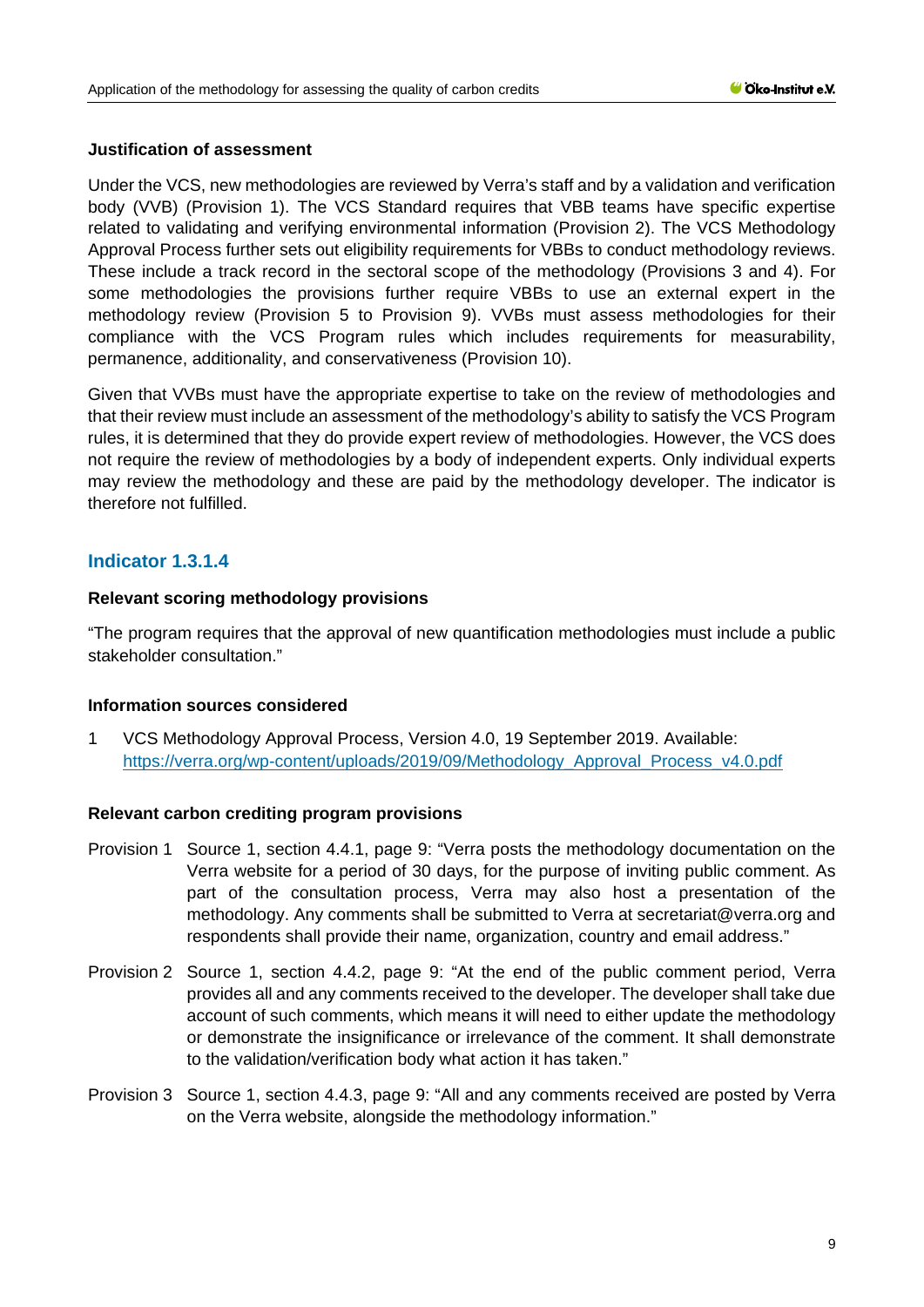## **Assessment outcome**

Yes (2 Points).

## **Justification of assessment**

The above documentation specifies that the indicator is fulfilled.

# **Indicator 1.3.1.5**

## **Relevant scoring methodology provisions**

"The program requires that all quantification methodologies be reviewed and updated at least every five years to verify that they continue ensuring environmental integrity. The program may provide for exceptions from this rule (e.g. in case of rarely used quantification methodologies or if the review is pending due to forthcoming decisions by other bodies such as governments or guidance setting institutions)."

## **Information sources considered**

- 1 VCS Methodology Requirements, Version 4.0 (19 September 2019). Availabe: [https://verra.org/wp-content/uploads/2019/09/VCS\\_Methodology\\_Requirements\\_v4.0.pdf](https://verra.org/wp-content/uploads/2019/09/VCS_Methodology_Requirements_v4.0.pdf)
- 2 VCS Methodology Approval Process, Version 4.0, 19 September 2019. Available: [https://verra.org/wp-content/uploads/2019/09/Methodology\\_Approval\\_Process\\_v4.0.pdf](https://verra.org/wp-content/uploads/2019/09/Methodology_Approval_Process_v4.0.pdf)

## **Relevant carbon crediting program provisions**

- Provision 1 Source 1, section 2.8, page 10: "VCS methodologies and approved GHG program methodologies may be revised under the VCS Program. Additionally, standardized methods must be re-evaluated periodically to ensure that they are still valid, and necessary updates to a standardized method may require revision to the underlying methodology."
- Provision 2 Source 1, section 2.8.4, page 11: "Standardized methods approved under the VCS Program shall be periodically reviewed and may require revision, as set out in the VCS Program document Methodology Approval Process."
- Provision 3 Section 11.1.1, pages 29-30: "For methodologies using a standardized method, an assessment shall be undertaken within five years of the approval of the standardized method and each subsequent five years, as follows:

1) The developer (or another entity) shall re-evaluate the standardized method to reflect current data or demonstrate that there have not been significant changes in data, as follows:

a) For performance methods, the data and dataset characterizing available technologies, current practices and trends within a sector (which may be documented and contained in the methodology or may be maintained in a separate database referenced by the methodology) shall be evaluated, and updated if there have been significant changes in the data. The developer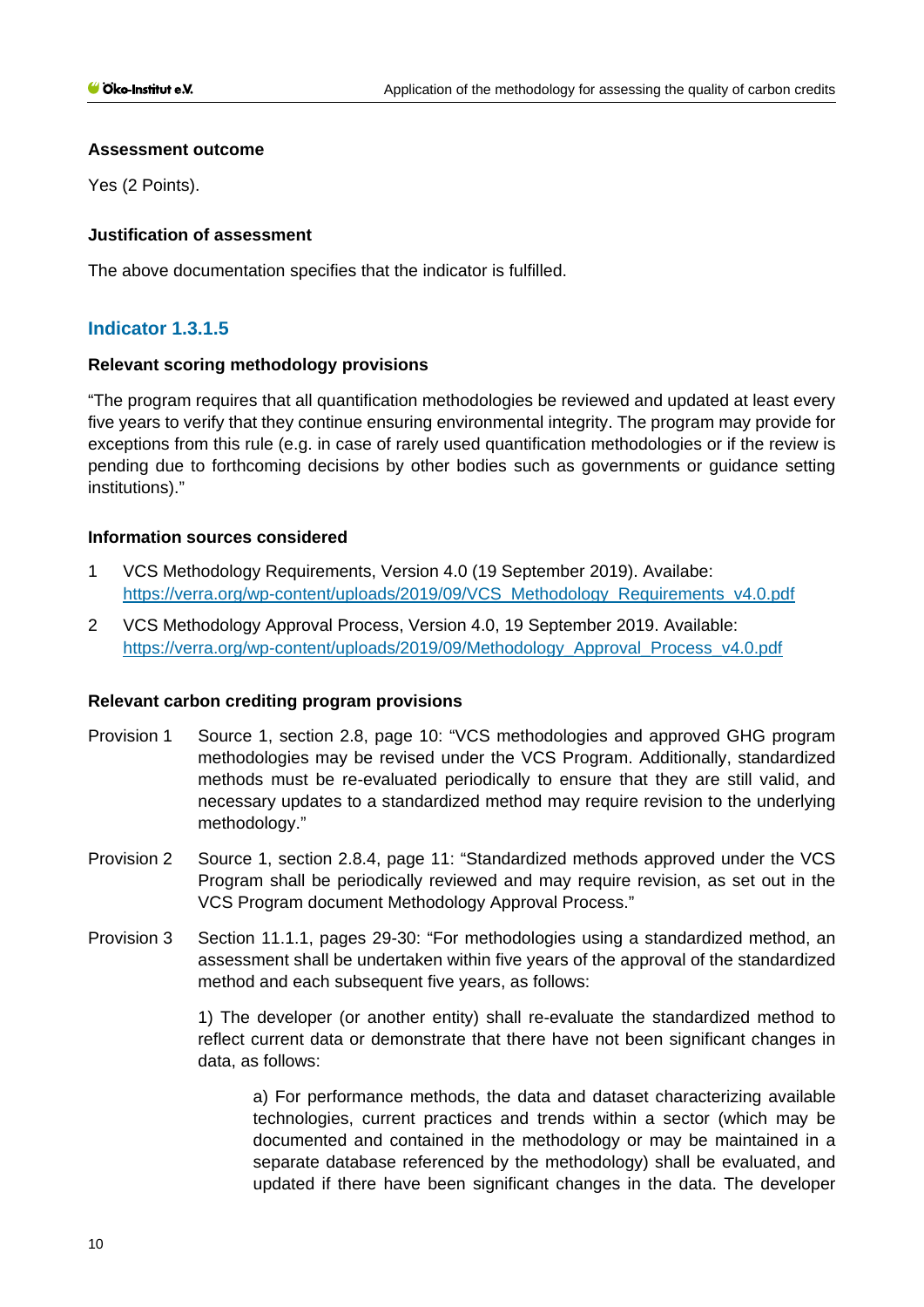does not need to undertake stakeholder consultation with respect to the level of the performance benchmark metric (as is required for the initial development of performance methods).

b) For activity methods, additionality shall be re-determined (from scratch using the activity penetration, financial viability or revenue streams options). Where the activity method uses the activity penetration option and the level of activity penetration has risen (since initial approval) to exceed the five-percent threshold level, the activity method may not be revised to use either of the other two options. Such activity methods become invalid and shall be withdrawn.

Note –The VCS Methodology Requirements should be read for further information on the use of data within standardized methods and appropriateness of the level of performance benchmarks

2) The developer or another entity shall submit to Verra a report documenting the standardized method revaluation. This report shall be issued no earlier than four years after the previous approval of the methodology. Verra reviews the report and determines whether a revision to the standardized method or methodology is required.

3) Where a methodology revision is required, the revised methodology shall be approved via the methodology approval process set out in Section 4. In addition, the following applies:

a) The methodology shall be exempt from the submission of a methodology concept note or minor methodology revision description, and corresponding application fee, processing fee and the public stakeholder consultation.

b) The scope of assessment shall be limited to assessment of the revisions undertaken as set out in Section11.1.1(1) above.

c) For performance methods where data is maintained in a central repository (i.e., not documented and contained within the methodology), the validation/verification body shall assess whether there are still clear and robust custody arrangements for the data and defined roles and responsibilities with respect to the central repository.

d) For performance methods, Verra re-examines the appropriateness of the level(s) of the performance benchmark metric to ensuring environmental integrity and provision of sufficient financial incentive to potential projects, by re-evaluating the original (and any subsequent) analysis undertaken to determine the level of the performance benchmark metric and considering evidence from use of the methodology by projects. The methodology may need to be revised to reflect the outcome of such re-examination and Verra will co-ordinate with the developer accordingly.

e) Verra reviews the revised methodology and the assessment report submitted by the validation/verification body, together with the outcome of the re-examination of the appropriateness of the level(s) of the performance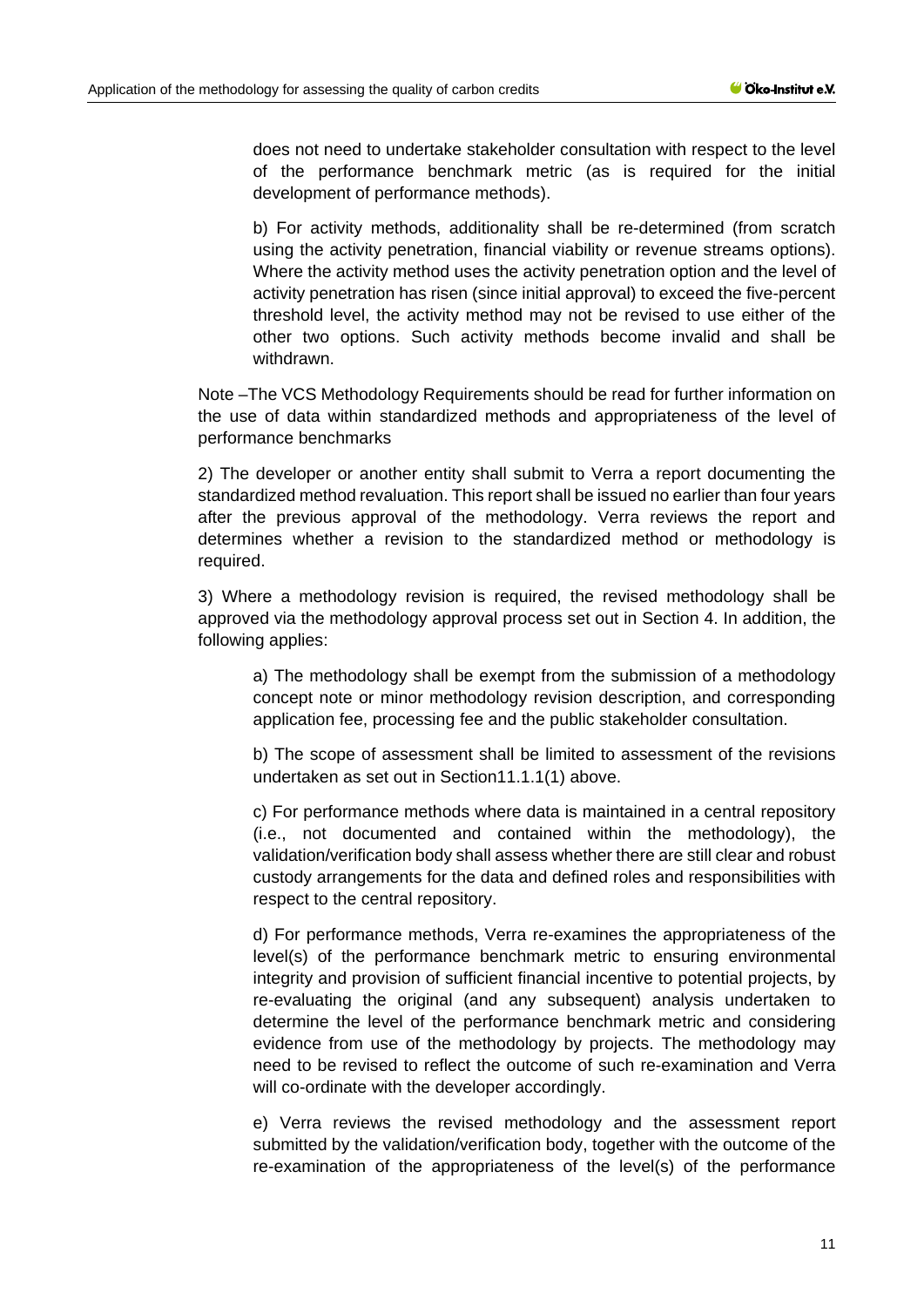benchmark metric, following the procedure set out in Section 4.6, mutatis mutandis.

4) Where a report is not submitted to Verra within five years of the methodology's initial or previous approval, the methodology is put on hold until such time as it is determined that the methodology does not require revision or the revised methodology is approved. Where the methodology remains on hold on the day that is seven years after its previous approval, the methodology will be withdrawn.

Note –Where methodologies are put on hold or withdrawn, grace periods apply (as set out in Section 9) and registered projects may continue to issue VCUs for the remainder of their project crediting periods."

## **Assessment outcome**

No (0 Points).

## **Justification of assessment**

The requirement to review and revise methodologies every five years after their approval only applies to standardized methods. Other methods "may be revised" under the VCS Program but there is no requirement for periodic review. The indicator is therefore not fulfilled.

# **Indicator 1.3.1.6**

## **Relevant scoring methodology provisions**

"The program has procedures in place to suspend the use of quantification methodologies in cases where new information, such as new scientific studies, indicate that emission reductions or removals are being over-estimated or that additionality may not be ensured."

#### **Information sources considered**

1 VCS Methodology Approval Process, Version 4.0, 19 September 2019. Available: [https://verra.org/wp-content/uploads/2019/09/Methodology\\_Approval\\_Process\\_v4.0.pdf](https://verra.org/wp-content/uploads/2019/09/Methodology_Approval_Process_v4.0.pdf)

#### **Relevant carbon crediting program provisions**

Provision 1 Source 1, section 9, page 26: "On occasion, Verra may review methodologies approved under the VCS Program to ensure that they continue to reflect best practice and scientific consensus. This includes ensuring that methodologies approved under the program are consistent with any new requirements issued by Verra and that methodologies have appropriate criteria and procedures for addressing all VCS Program rules and requirements.

> As a result of a review, Verra may need to put on hold the prevailing versions of methodologies or permanently withdraw methodologies approved under the VCS Program. Relevant stakeholders will be kept informed during the review process. The procedure for reviews is set out in the sections below. Note that these procedures are applicable to all types of methodologies and a module may be put on hold or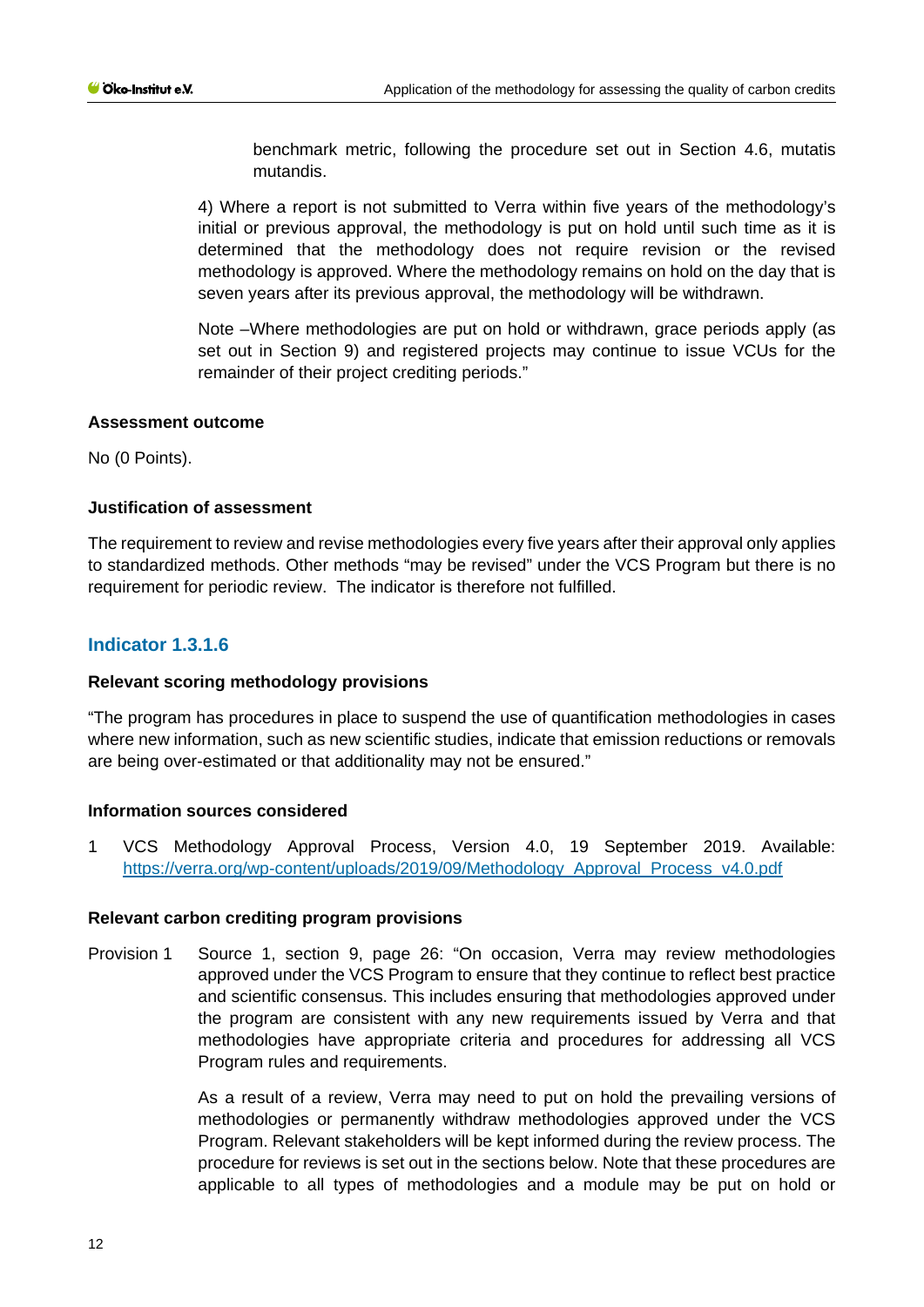withdrawn without the parent methodology being put on hold. The statuses of all methodologies are available on the Verra website."

Provision 2 Source 1, section 9.1.1, page 26: "A review of a methodology may be triggered as a result of the following:

> 1) Verra periodically issues new requirements that reflect the on-going development of the program, best practice and/or emerging scientific consensus with respect to projects and methodologies. On occasion, methodologies may become materially inconsistent with new requirements subsequently issued (e.g., the inconsistency could lead to a material difference in the quantification of GHG emission reductions or removals by projects applying the methodology).

> 2) Verra may periodically review methodologies where there are concerns that they do not reflect best practice or scientific consensus, or they are materially inconsistent with VCS requirements. Such reviews may be triggered by general scientific or technical developments in the sector or specific concerns about a methodology that are brought to Verra's attention.

> 3) Verra sanctions the consolidation of a number of methodologies into one single methodology (requiring the withdrawal of the original methodologies)."

- Provision 3 Source 1, section 9.3.1, page 27: "Where the review determines that the methodology meets all VCS Program rules and requirements and reflects best practice and scientific consensus, no further action is required."
- Provision 4 Source 1, section 9.3.2, page 27: "Where the review determines that the methodology requires limited modifications, edits or clarifications, Verra coordinates with the developer to update the methodology documentation, in accordance with procedure set out in Section 7.1.4. Verra may require the validation/verification body that initially assessed the methodology to review and approve the updates via email. Likewise, Verra may seek input from appropriately qualified external experts."
- Provision 5 Source 1, section 9.3.3, page 27: "Where the review determines that the methodology requires substantive revision, the methodology is put on hold. Where the developer or another entity would like to have the methodology reissued, the methodology shall be revised and approved via the methodology approval process set out in Section 4 (though the methodology shall be exempt from the submission of a methodology concept note and corresponding application fee, processing fee and the public stakeholder consultation). Verra may seek input from appropriate qualified external experts prior to approving the new version of the methodology."
- Provision 6 Source 1, section 9.3.4, page 27: "Where the review determines that the methodology is fundamentally flawed, the methodology is withdrawn (or in certain circumstances put on hold pending further investigation). The withdrawal of a methodology is considered permanent."
- Provision 7 Source 1, section 9.3.5, page 27: "Where the review determines that the methodology needs to be withdrawn due to consolidation of a number of methodologies, the methodology is withdrawn. The withdrawal of the methodology is considered permanent."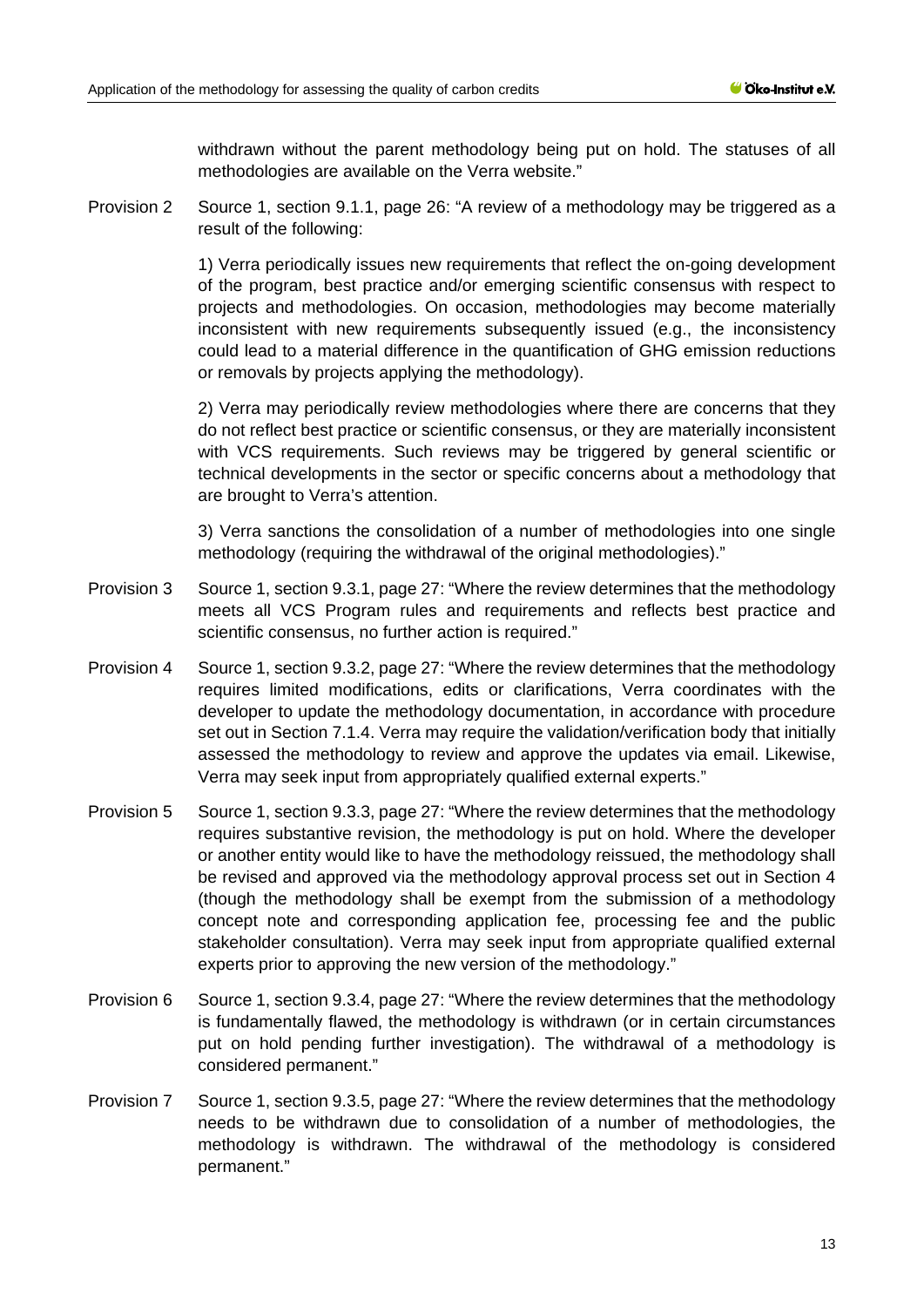## **Assessment outcome**

Yes (1 Point).

## **Justification of assessment**

The above documentation specifies that the indicator is fulfilled.

# **Indicator 1.3.1.7**

## **Relevant scoring methodology provisions**

"The program clearly defines that a carbon credit unit represents one metric ton of  $CO<sub>2</sub>$  equivalent of GHG emission reductions or removals and identifies the underlying GWP values used to calculate the  $CO<sub>2</sub>$  equivalence (e.g., the source of the GWP value and the time horizon used)."

## **Information sources considered**

- 1 VCS Program Definitions Version 4.1, April 2021. Available: [https://verra.org/wp](https://verra.org/wp-content/uploads/2021/04/Program_Definitions_v4.1.pdf)[content/uploads/2021/04/Program\\_Definitions\\_v4.1.pdf](https://verra.org/wp-content/uploads/2021/04/Program_Definitions_v4.1.pdf)
- 2 VCS Standard, Version 4.1, April 2021. Available: [https://verra.org/wp](https://verra.org/wp-content/uploads/2021/04/VCS-Standard_v4.1.pdf)[content/uploads/2021/04/VCS-Standard\\_v4.1.pdf](https://verra.org/wp-content/uploads/2021/04/VCS-Standard_v4.1.pdf)

## **Relevant carbon crediting program provisions**

Provision 1 Source 1, section 2, page 17: "Verified Carbon Unit (VCU)

A unit issued by and held in the Verra registry representing the right of an accountholder in whose account the unit is recorded to claim the achievement of a GHG emission reduction or removal in an amount of one (1) metric tonne of CO2 equivalent that has been verified by a validation/verification body in accordance with the VCS Program rules. Recordation of a VCU in the account of the holder at the Verra registry is prima facie evidence of that holder's entitlement to that VCU."

- Provision 2 Source 2, section 3.14.3, page 34: "Metric tonnes shall be used as the unit of measure and the quantity of each type of GHG shall be converted to tonnes of CO2 equivalent (CO2e)."
- Provision 3 Source 2, section 3.14.4, page 34: "All GHG emission reductions shall be converted to CO2e using 100-year global warming potential (GWP) values."
- Provision 4 Source 2, section 3.14.5, page 34-35: "For GHG emission reductions occurring on or after 1 January 2021, all ex-ante estimates and ex-post calculations shall be converted to CO2e using GWP values from the IPCC Fifth Assessment Report (AR5). See Table 2 for the GWP values for methane and nitrous oxide established in AR5.

For GHG emission reductions occurring on or before 31 December 2020, all ex-ante estimates and ex-post calculations may be converted to CO2e using either the GWP values from the IPCC Fourth Assessment Report (AR4) or those from AR5.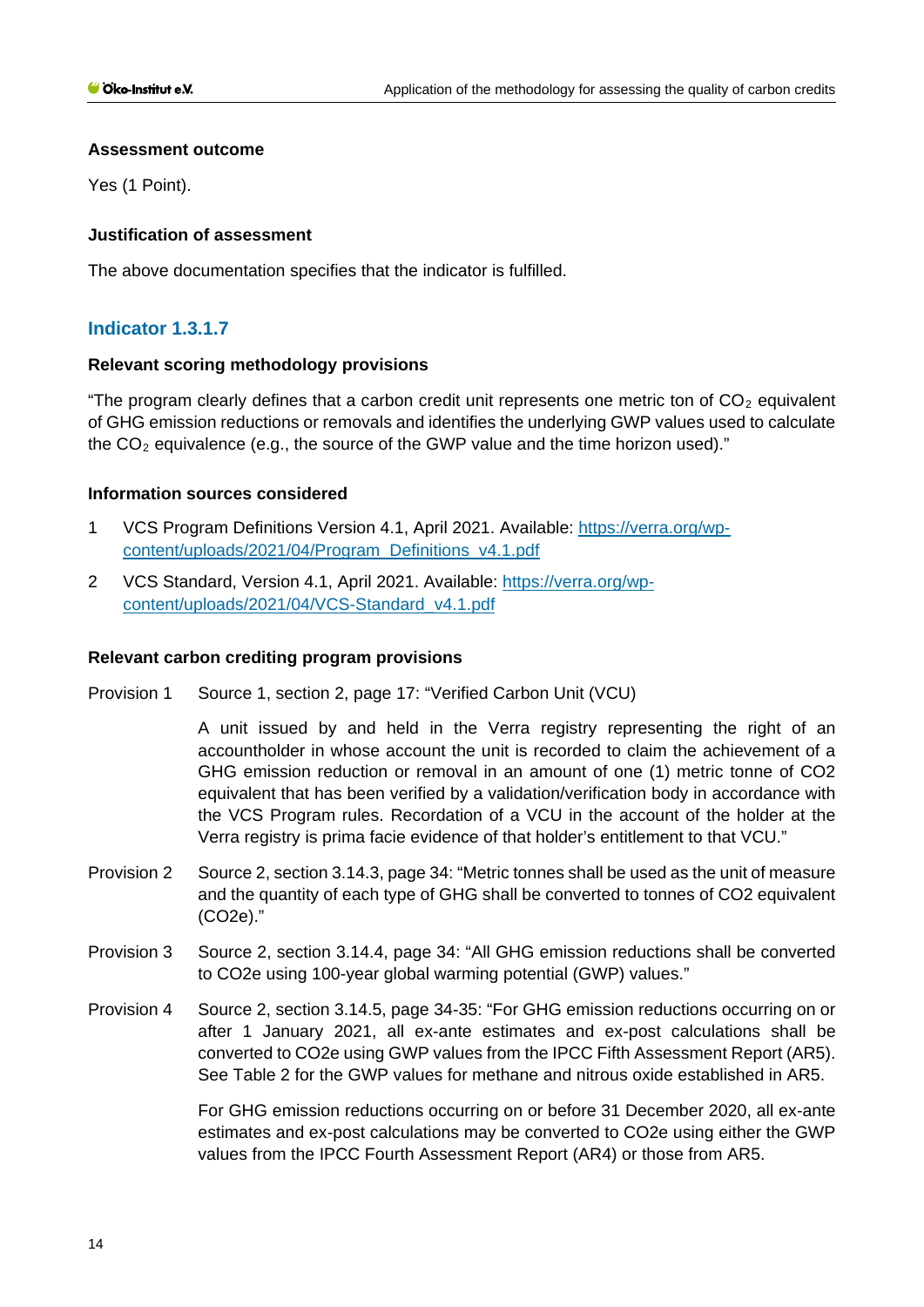Projects that complete validation on or before 31 July 2021 may use GWP values from AR4 for ex-ante emission reduction estimates, though such projects shall use GWP values from AR5 for ex-post calculations.

Table 2: Selected GWP values from the IPCC Fifth Assessment Report, Table 8.A.1

| <b>Eligible GHG</b> | <b>Chemical Formula</b> | 100-year GWP value |
|---------------------|-------------------------|--------------------|
| Carbon dioxide      | CO <sub>2</sub>         | 1                  |
| Methane             | CH <sub>4</sub>         | 28                 |
| Nitrous oxide       | N <sub>2</sub> O        | 265                |

## **Assessment outcome**

Yes (1 Point).

## **Justification of assessment**

The above documentation specifies that the indicator is fulfilled.

# **Indicator 1.3.1.8**

#### **Relevant scoring methodology provisions**

"The program requires in its general program provisions (rather than only in its specific quantification methodologies) that emission reductions or removals be determined in a conservative manner (rather than using the most accurate estimate) to ensure that emission reductions or removals are not overestimated (this prioritization of conservativeness over accuracy acknowledges that uncertainty exists with even the most accurate estimates)

#### OR

The program requires in its general program provisions (rather than only in its specific quantification methodologies) that emission reductions or removals be determined in a conservative manner (rather than using the most accurate estimate) to ensure that emission reductions or removals are not overestimated, unless emission reductions or removals can be determined with a very high accuracy, in which case no conservativeness needs to be included in the quantification."

#### **Information sources considered**

- 1 VCS Standard, Version 4.1, April 2021. Available: [https://verra.org/wp](https://verra.org/wp-content/uploads/2021/04/VCS-Standard_v4.1.pdf)[content/uploads/2021/04/VCS-Standard\\_v4.1.pdf](https://verra.org/wp-content/uploads/2021/04/VCS-Standard_v4.1.pdf)
- 2 VCS Methodology Requirements, Version 4.0 (19 September 2019). Available: [https://verra.org/wp-content/uploads/2019/09/VCS\\_Methodology\\_Requirements\\_v4.0.pdf](https://verra.org/wp-content/uploads/2019/09/VCS_Methodology_Requirements_v4.0.pdf)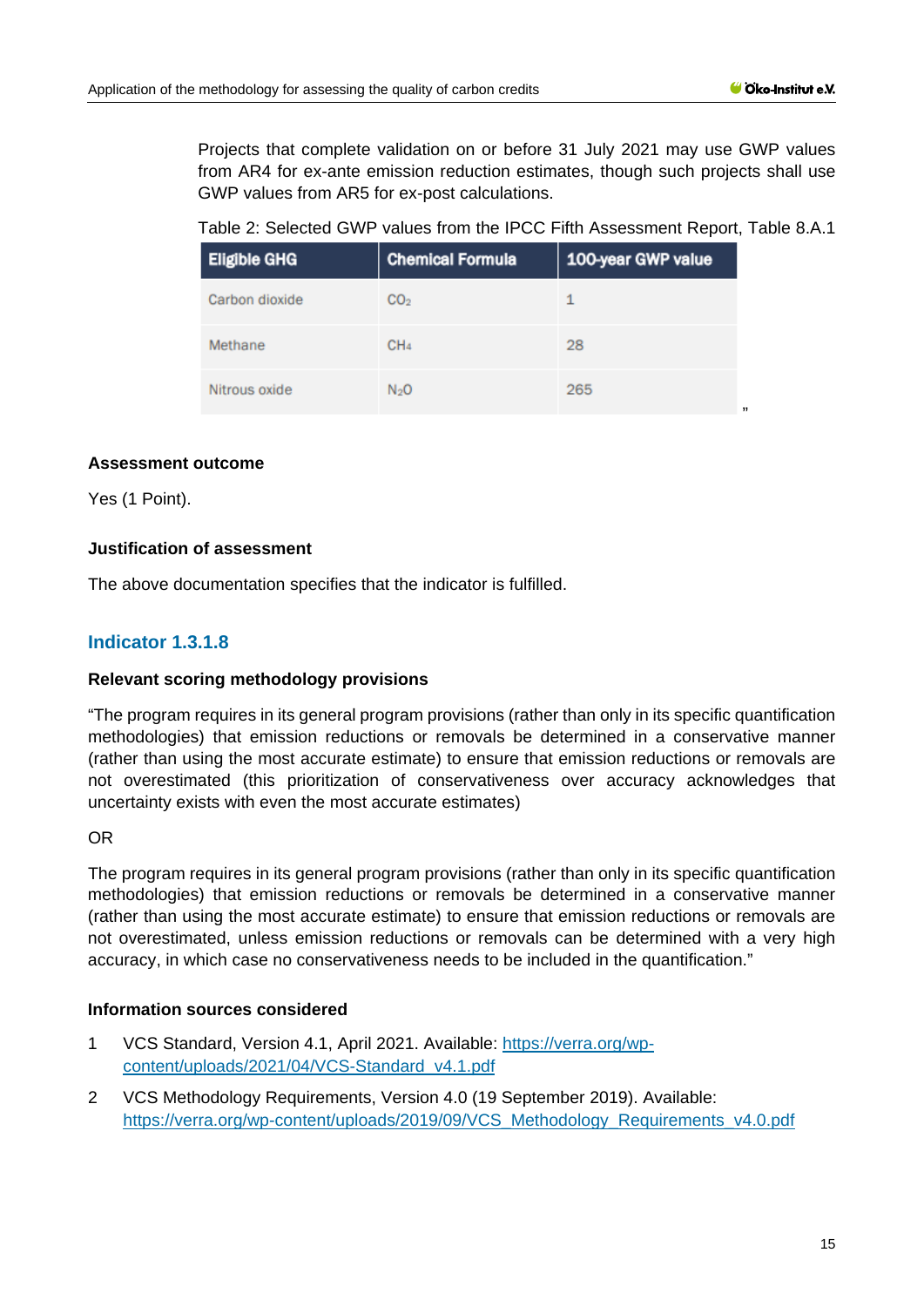## **Relevant carbon crediting program provisions**

Provision 1 Source 1, section 2.2.1, page 4: "Conservativeness

Use conservative assumptions, values and procedures to ensure that net GHG emission reductions or removals are not overestimated.

*Note – Accuracy should be pursued as far as possible, but the hypothetical nature of baselines, the high cost of monitoring of some types of GHG emissions and removals, and other limitations make accuracy difficult to attain in many cases. In these cases, conservativeness may serve as a moderator to accuracy in order to maintain the credibility of project and program GHG quantification.*"

- Provision 2 Source 2, section 2.5, page 7: "Methodologies may use models, default factors and/or proxies to streamline monitoring or measurement processes. Where methodologies use models, default factors and/or proxies, they shall follow the requirements set out below in order to ensure the integrity of the model, default factor(s) and  $prox(s)$ used."
- Provision 3 Source 2, section 2.5.1, page 7-8: "Where methodologies mandate the use of specific models to simulate processes that generate GHG emissions (i.e., the project proponent is not permitted to use other models), the following applies, given the note below:

[…]

6) Models shall apply conservative factors to discount for model uncertainty (in accordance with the requirements set out in Section 2.1.3), and shall use conservative assumptions and parameters that are likely to underestimate, rather than overestimate, the GHG emission reductions or removals."

[…]

Note –The criteria set out in (2)-(6) above are targeted at more complex models. For simple models, certain of these criteria may not be appropriate, or necessary to the integrity of the methodology. Such criteria may be disregarded, though the onus is upon the methodology developer to demonstrate that they are not appropriate or necessary."

- Provision 4 Source 2, section 3.9.2, page 57: "When highly uncertain data and information are relied upon, conservative values shall be selected that ensure that the quantification does not lead to an overestimation of net GHG emission reductions or removals."
- Provision 5 Source 2, section 3.6.5, page 39: "Where activity-based methods are used for determining baseline soil carbon stocks, estimates shall be conservatively determined relative to the computed maximum carbon stocks that occurred in the designated project area within the previous 10 years. For example, if carbon stocks in the project area were 100 tonnes C/ha in 2002 and declined to 90 tonnes C/ha by 2007 after intensive tillage, the minimum baseline carbon stock for a project established in 2008 would be 100 tonnes C/ha."
- Provision 6 Source 2, section 3.6.27, page 45: "Baseline emissions shall be estimated conservatively and consider that the water table depth in the project area may rise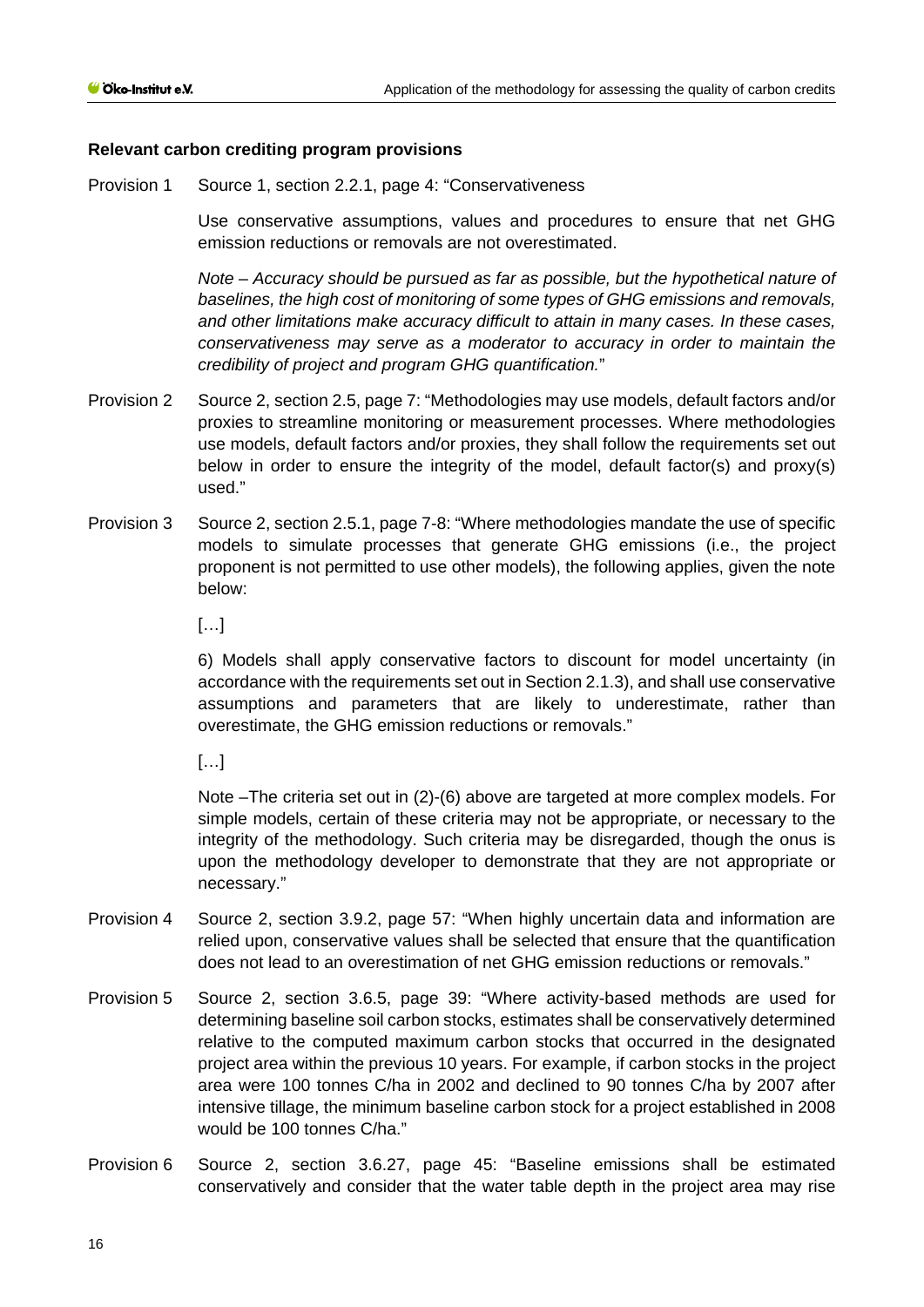during the project crediting period due to any or all of the causes identified in alternative baseline scenarios as set out in Section 3.4.18."

#### **Assessment outcome**

The second of the two conditions applies (1 Point).

#### **Justification of assessment**

The VCS Standard identifies the conservativeness principle as a guiding principle for all projects and notes that conservativeness should be employed to avoid overestimation and be used to moderate accuracy when difficult to achieve (Provision 1). Given that full accuracy is rarely possible to attain for any project, there should be a bias reflected in the program towards conservativeness, which does not appear within the VCS program documents.

The VCS Methodology Requirements include a number of provisions that relate to the principle of conservativeness when determining emission reductions or removals. The most relevant provision appears to be in Section 2.5 Models, Default Factors and Proxies (Provision 2-3). This section lays out requirements for models, default factors and/or proxies. The requirements are different for each of the three instruments.

For models, the provisions require that they apply conservative factors to discount for model uncertainty and that they use conservative assumptions and parameters that are likely to underestimate, rather than overestimate, the GHG emission reductions or removals (Provision 3).

For some sub-project types, the VCS Methodology Requirements include specific provisions to estimate baseline emissions conservatively (e.g., Wetland Restoration and Conservation and AFOLU Methodologies) (Provision 5 and Provision 6).

Also, monitoring provisions require the use of conservative values when data and information is considered to be "highly uncertain" (Provision 4). However, this identifies that when not "highly uncertain" there is not a requirement to apply conservative values.

Although some of the above provisions could be strengthened to reiterate the principle of conservativeness and the need to prioritize the underestimation of emission reductions, the principle of conservativeness is clearly identified as an essential approach to quantification within the VCS program, but leaves room for non-conservativeness where accuracy is high. The indicator is therefore fulfilled according to the second statement in the scoring methodology.

# **Indicator 1.3.1.9**

#### **Relevant scoring methodology provisions**

"The program requires in its general program provisions that, before approving a methodology, the level of uncertainty of emission reductions and removals is identified, or that a provision is included in the methodology requiring that each project applying the methodology must determine the level of uncertainty in quantifying the emission reductions or removals."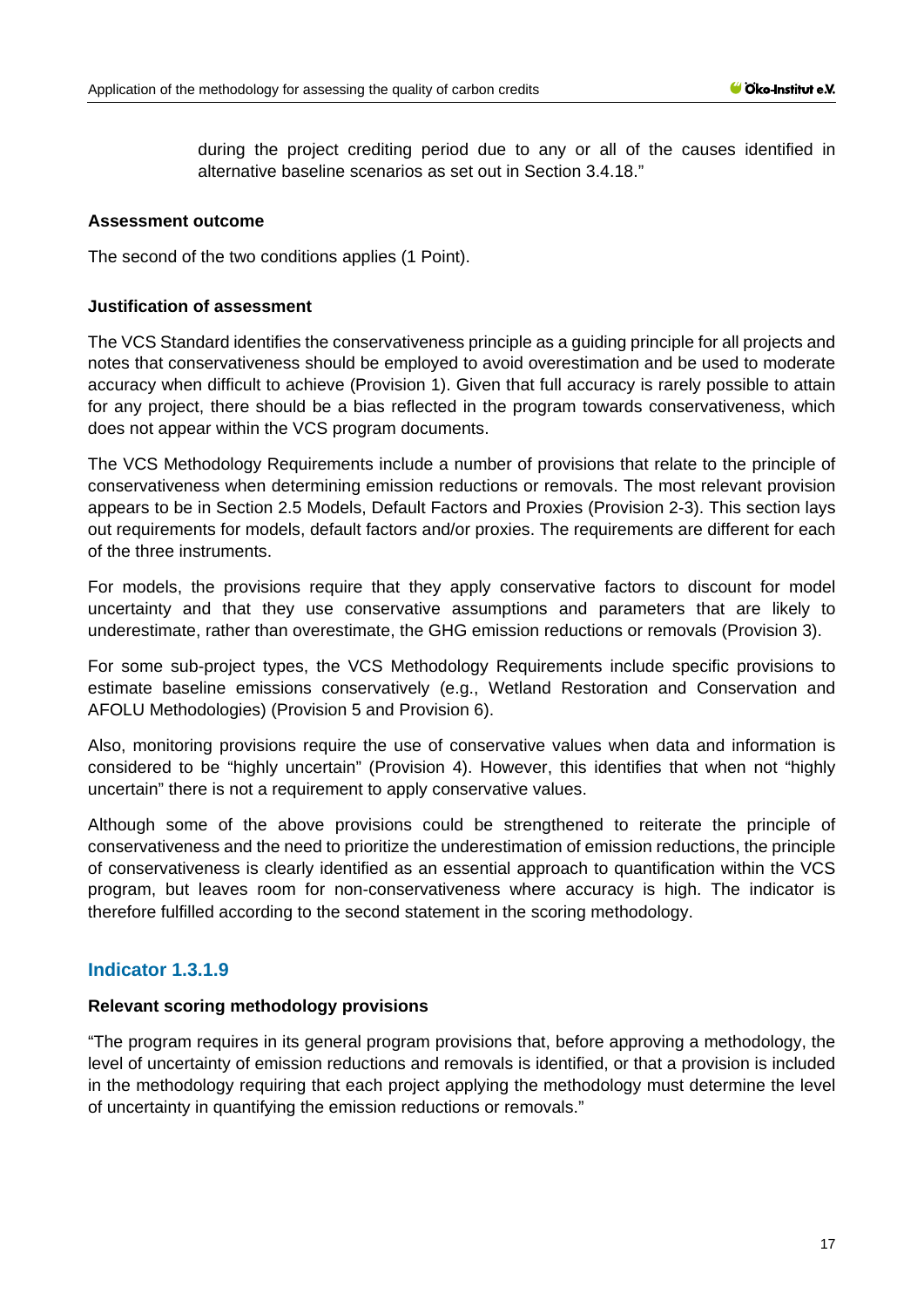## **Information sources considered**

1 VCS Methodology Requirements, Version 4.0, 19 September 2019. Available: [https://verra.org/wp-content/uploads/2019/09/VCS\\_Methodology\\_Requirements\\_v4.0.pdf](https://verra.org/wp-content/uploads/2019/09/VCS_Methodology_Requirements_v4.0.pdf) 

## **Relevant carbon crediting program provisions**

- Provision 1 Source 1, section 2.4, page 7: "Uncertainty is a characteristic of a measurement or sample that describes the dispersion of values that could reasonably be attributed to the measured value. Certain measurements and sampled data will have inherent uncertainty. Where relevant, methodologies shall set out procedures for projects to estimate uncertainty and apply confidence deductions to account for uncertainty, according to recognized statistical approaches."
- Provision 2 Source 1, section 2.4.1, page 7: "Where applicable, methodology elements shall provide a means to estimate a 90 or 95 percent confidence interval. Where a methodology applies a 90 percent confidence interval and the width of the confidence interval exceeds 20 percent of the estimated value or where a methodology applies a 95 percent confidence interval and the width of the confidence interval exceeds 30 percent of the estimated value, an appropriate confidence deduction shall be applied."
- Provision 3 Source 1, section 2.4.2, page 7: "Methods used for estimating uncertainty shall be based on recognized statistical approaches such as those described in the IPCC Good Practice Guidance and Uncertainty Management in National Greenhouse Gas Inventories. Confidence deductions shall be applied using conservative factors such as those specified in the CDM Meth Panel guidance on addressing uncertainty in its Thirty Second Meeting Report, Annex 14."
- Provision 4 Source 1, section 2.5.1, page 8: "All plausible sources of model uncertainty, such as structural uncertainty or parameter uncertainty, shall be assessed using recognized statistical approaches such as those described in 2006 IPCC Guidelines for National Greenhouse Gas Inventories, Volume 1, Chapter 3.

Models shall have comprehensive and appropriate requirements for estimating uncertainty in keeping with IPCC or other appropriate guidance, and the model shall be calibrated by parameters such as geographic location and local climate data."

#### **Assessment outcome**

No (0 Points).

## **Justification of assessment**

The above documentation identifies that "where applicable" measurements, data, models, and parameters that may represent sources of uncertainty must demonstrate the level of uncertainty that exists for that component of the methodology and may need to make a conservativeness adjustment. This is a requirement for methodologies, but the language does not specify specific parameters or types of parameters' uncertainties that must be determined. In general, a systematic assessment of uncertainty of the overall emission reductions was not identified within the program provisions and therefore the indicator is not fulfilled.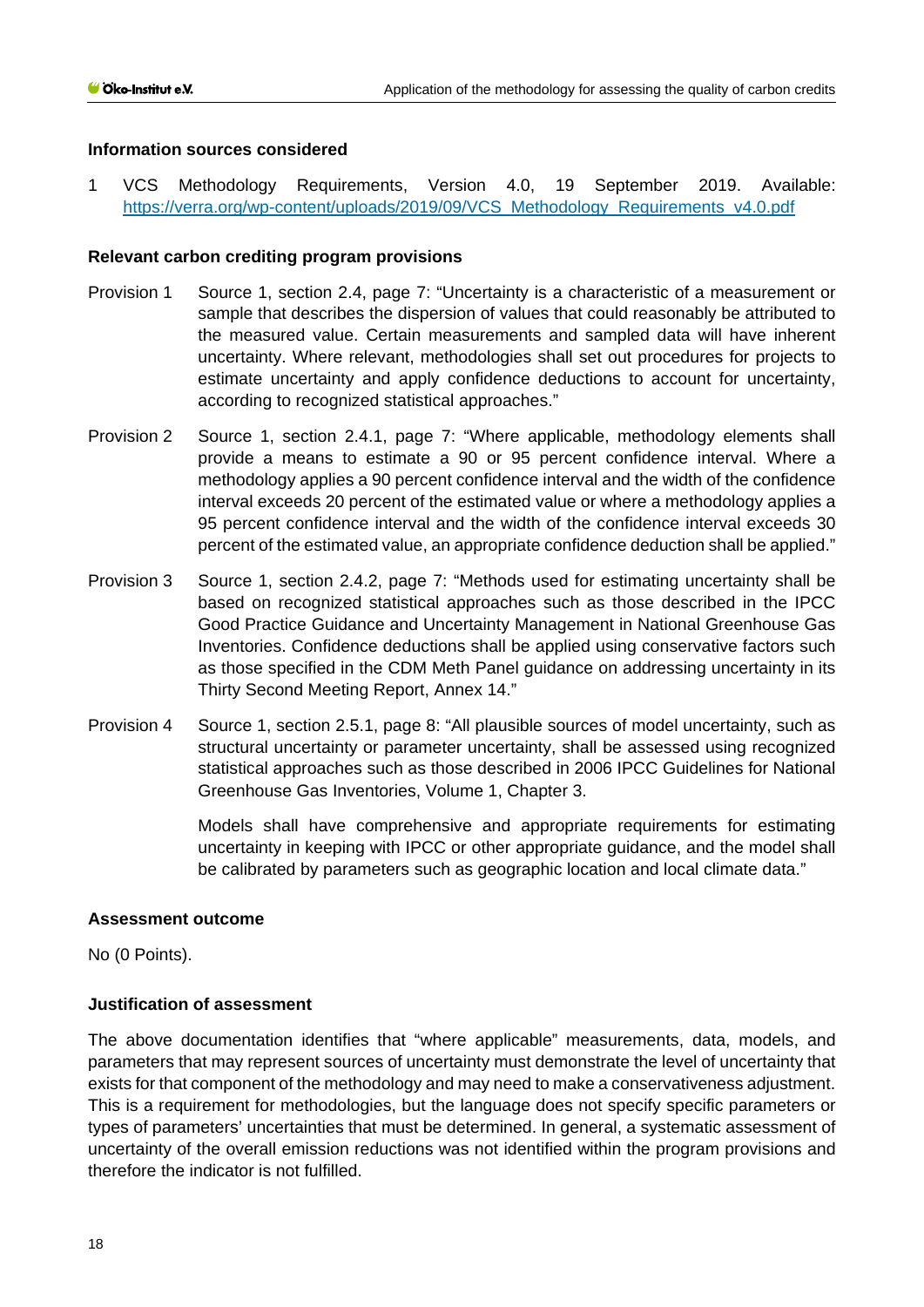# **Indicator 1.3.1.10**

## **Relevant scoring methodology provisions**

"The program requires in its general program provisions (rather than only in its specific quantification methodologies) that the degree of conservativeness in quantifying emission reductions or removals be based on the magnitude of uncertainty in the estimation of emission reductions and removals (i.e., applying a larger degree of conservativeness in case of higher uncertainties)."

## **Information sources considered**

1 VCS Methodology Requirements, Version 4.0, 19 September 2019. Available: [https://verra.org/wp-content/uploads/2019/09/VCS\\_Methodology\\_Requirements\\_v4.0.pdf](https://verra.org/wp-content/uploads/2019/09/VCS_Methodology_Requirements_v4.0.pdf)

## **Relevant carbon crediting program provisions**

- Provision 1 Source 1, section 2.4.1, page 7: "Where applicable, methodology elements shall provide a means to estimate a 90 or 95 percent confidence interval. Where a methodology applies a 90 percent confidence interval and the width of the confidence interval exceeds 20 percent of the estimated value or where a methodology applies a 95 percent confidence interval and the width of the confidence interval exceeds 30 percent of the estimated value, an appropriate confidence deduction shall be applied."
- Provision 2 Source 1, section 2.4.2, page 7: "Methods used for estimating uncertainty shall be based on recognized statistical approaches such as those described in the IPCC Good Practice Guidance and Uncertainty Management in National Greenhouse Gas Inventories. Confidence deductions shall be applied using conservative factors such as those specified in the CDM Meth Panel guidance on addressing uncertainty in its Thirty Second Meeting Report, Annex 14."

#### **Assessment outcome**

Yes (1 Point).

## **Justification of assessment**

The above documentation specifies that the indicator is fulfilled.

## **Indicator 1.3.1.11**

#### **Relevant scoring methodology provisions**

"The program explicitly requires in its general program provisions (rather than only in its specific quantification methodologies) that existing government policies and legal requirements which lower GHG emissions (e.g., feed-in tariffs for renewable energy, minimum product efficiency standards, air quality requirements, or carbon taxes) must be included when determining the baseline emissions.

Note: This indicator does not apply to announcements that have not yet been operationalized within the country, such as mitigation targets communicated in Nationally Determined Contributions (NDCs) or Low Emission Development Strategies (LEDS), or other similarly broad national goal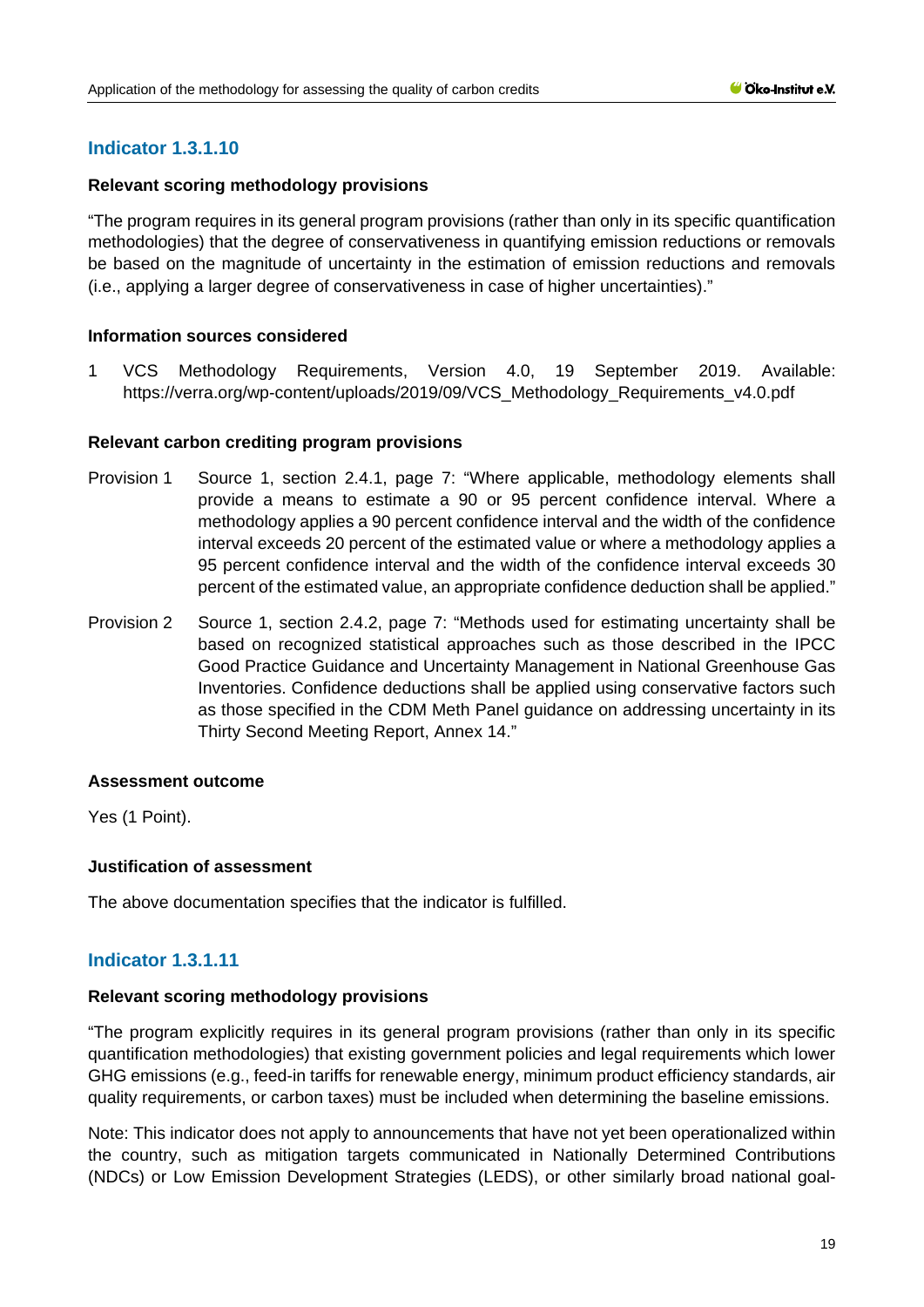setting policies. However, the implementing policies developed to accomplish objectives within NDCs or LEDS would need to be considered (if relevant to the project in question)."

#### **Information sources considered**

1 VCS Methodology Requirements, Version 4.0 (19 September 2019). Available: [https://verra.org/wp-content/uploads/2019/09/VCS\\_Methodology\\_Requirements\\_v4.0.pdf](https://verra.org/wp-content/uploads/2019/09/VCS_Methodology_Requirements_v4.0.pdf)

#### **Relevant carbon crediting program provisions**

Provision 1 Source 1, section 3.4.1, page 21: "Methodologies using a project method shall establish criteria and procedures for identifying alternative baseline scenarios and determining the most plausible scenario, taking into account the following:

1) The identified GHG sources, sinks and reservoirs.

2) Existing and alternative project types, activities and technologies providing equivalent type and level of activity of products or services to the project.

3) Data availability, reliability and limitations.

4) Other relevant information concerning **present** or future conditions, such as legislative, technical, economic, socio-cultural, environmental, geographic, sitespecific and temporal assumptions or projections."

- Provision 2 Source 1, section 3.4.2, page 21: "Methodologies using a standardized method for determining the crediting baseline shall describe (taking into account the factors set out Section 3.4.1 above), as far as is possible, the technologies or measures that represent the most plausible baseline scenario or the aggregated baseline scenario (see Section 3.4.4 for further information on aggregate baseline scenarios), though it is recognized that it may not be possible to specify precisely all technologies or measures given that the baseline may represent a variety of different technologies and measures."
- Provision 3 Source 1, section 3.5.3, page 5: "Step 1: Regulatory Surplus

The project activity shall meet with the requirements on regulatory surplus set out under the project method in Section 3.5.3."

Provision 4 Source 1, section 3.5.8, page 34: "Step 1: Regulatory Surplus

The project activity shall meet with the requirements on regulatory surplus set out under the project method in Section 3.5.3."

#### **Assessment outcome**

No (0 Points).

## **Justification of assessment**

The VCS provisions require to take regulatory information into account when identifying baseline scenarios, including "legislative" assumptions (Provision 1). However, it is not clear from these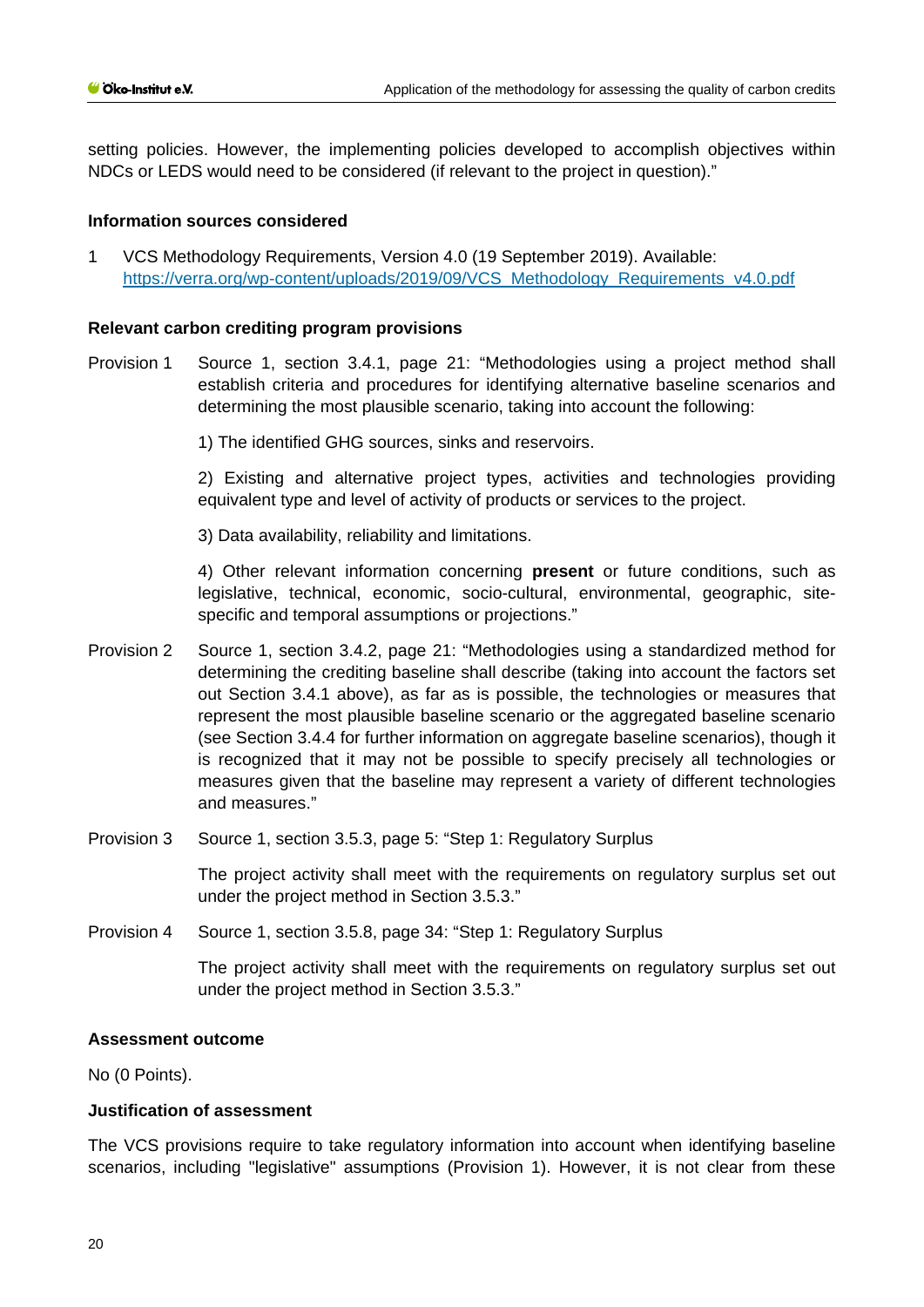provisions whether policies that lower emissions (such as feed-in tariffs) need to be considered when establishing the baseline. The indicator is therefore not fulfilled.

# **Indicator 1.3.1.12**

#### **Relevant scoring methodology provisions**

"The program explicitly requires in its general program provisions (rather than only in its specific quantification methodologies) that new government policies and legal requirements which lower GHG emissions (e.g., feed-in tariffs for renewable energy, minimum product efficiency standards, air quality requirements, or carbon taxes) must be included when determining the baseline emissions, once they enter into force. This means that baseline emissions may need to be adjusted during the crediting period, and not only when a regular review of the baseline emissions is required (e.g., at the renewal of the crediting period).

Note: This indicator does not apply to announcements that have not yet been operationalized within the country, such as mitigation targets communicated in Nationally Determined Contributions (NDCs) or Low Emission Development Strategies (LEDS), or other similarly broad national goalsetting policies. However, the implementing policies developed to accomplish objectives within NDCs or LEDS would need to be considered (if relevant to the project in question).

## **Information sources considered**

- 1 VCS Methodology Requirements, Version 4.0, 19 September 2019. Available: [https://verra.org/wp-content/uploads/2019/09/VCS\\_Methodology\\_Requirements\\_v4.0.pdf](https://verra.org/wp-content/uploads/2019/09/VCS_Methodology_Requirements_v4.0.pdf)
- 2 VCS Standard, Version 4.1, April 2021. Available: [https://verra.org/wp](https://verra.org/wp-content/uploads/2021/04/VCS-Standard_v4.1.pdf)[content/uploads/2021/04/VCS-Standard\\_v4.1.pdf](https://verra.org/wp-content/uploads/2021/04/VCS-Standard_v4.1.pdf)

#### **Relevant carbon crediting program provisions**

Provision 1 Source 1, section 3.4.1, page 21: "Methodologies using a project method shall establish criteria and procedures for identifying alternative baseline scenarios and determining the most plausible scenario, taking into account the following:

1) The identified GHG sources, sinks and reservoirs.

2) Existing and alternative project types, activities and technologies providing equivalent type and level of activity of products or services to the project.

3) Data availability, reliability and limitations.

4) Other relevant information concerning present or **future** conditions, such as legislative, technical, economic, socio-cultural, environmental, geographic, sitespecific and temporal assumptions or projections."

Provision 2 Source 1, section 3.4.2, page 21: "Methodologies using a standardized method for determining the crediting baseline shall describe (taking into account the factors set out Section 3.4.1 above), as far as is possible, the technologies or measures that represent the most plausible baseline scenario or the aggregated baseline scenario (see Section 3.4.4 for further information on aggregate baseline scenarios), though it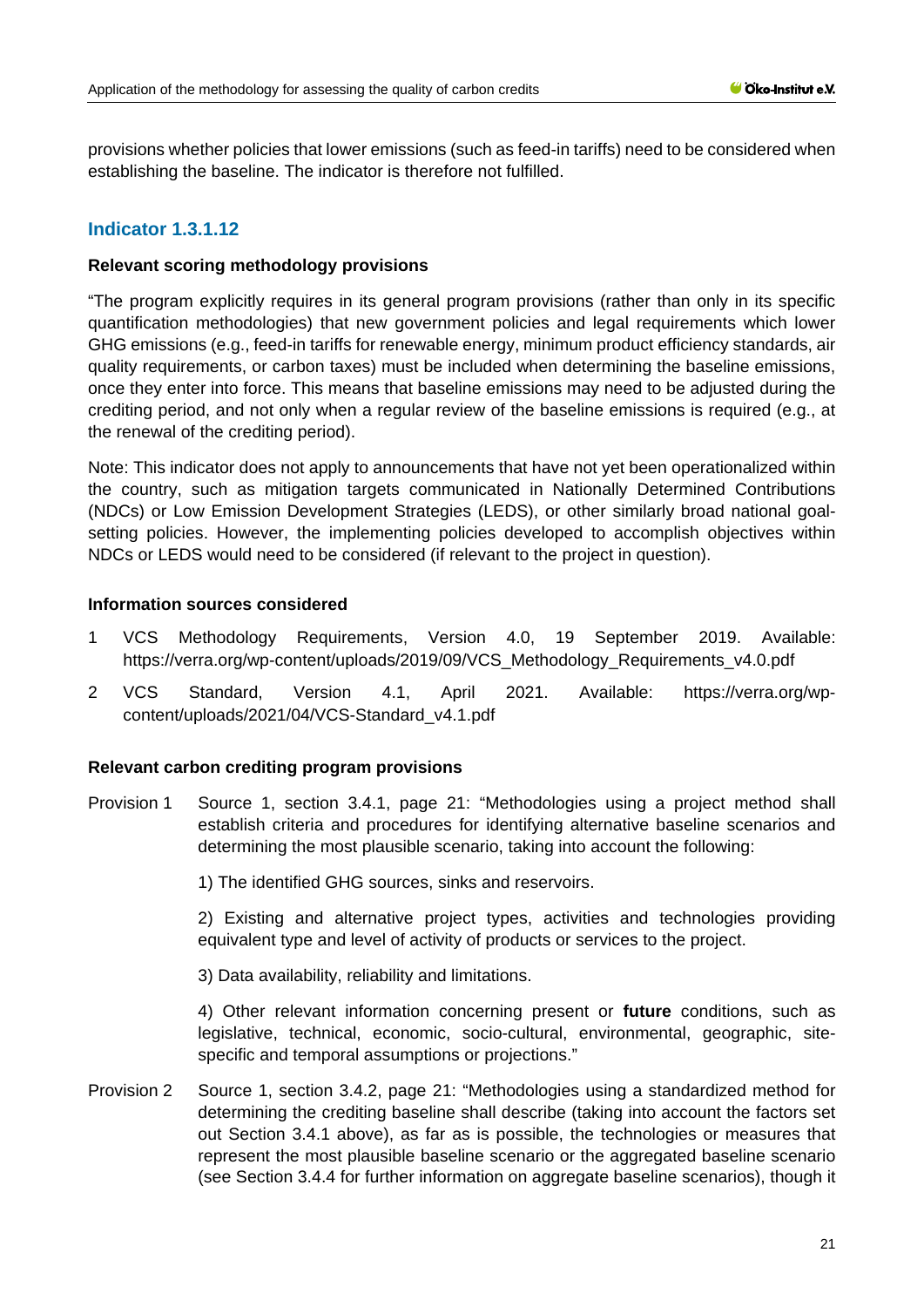is recognized that it may not be possible to specify precisely all technologies or measures given that the baseline may represent a variety of different technologies and measures."

Provision 3 Source 1, section 3.5.3, page 33: "Step 1: Regulatory Surplus

The project activity shall meet with the requirements on regulatory surplus set out under the project method in Section 3.5.3."

Provision 4 Source 1, section 3.5.8, page 34: "Step 1: Regulatory Surplus

The project activity shall meet with the requirements on regulatory surplus set out under the project method in Section 3.5.3."

Provision 5 Source 2, section 3.8.9, page 28: "The following shall apply with respect to the renewal of the project crediting period under the VCS Program: 1) A full reassessment of additionality is not required when renewing the project crediting period. However, regulatory surplus shall be demonstrated in accordance with the requirements set out in the VCS Program rules and the project description shall be updated accordingly. 2) The validity of the original baseline scenario shall be demonstrated, or where invalid a new baseline scenario shall be determined, when renewing the project crediting period, as follows: a) The validity of the original baseline scenario shall be assessed. Such assessment shall include an evaluation of the impact of new relevant national and/or sectoral policies and circumstances on the validity of the baseline scenario."

#### **Assessment outcome**

No (0 Points).

## **Justification of assessment**

The provisions in the VCS Methodology Requirements explicitly allow policies in non-Annex 1 countries that incentivize low-emissions technologies and practices to be excluded from determinations of regulatory surplus (Provisions 3 & 4). While the VCS provisions require project proponents and verifiers to take future information into account when identifying and assessing baseline scenarios (Provision 1), the provisions do not specify whether policies that lower emissions (such as feed-in tariffs) need to be considered when establishing the baseline. This falls short of an explicit requirement to reflect emissions-impacting policies in the baselines. The indicator is therefore not fulfilled.

## **Indicator 1.3.1.13**

#### **Relevant scoring methodology provisions**

"The program has established procedures to invalidate and/or replace carbon credits under circumstances in which the emission reductions or removals are demonstrated to have been overestimated."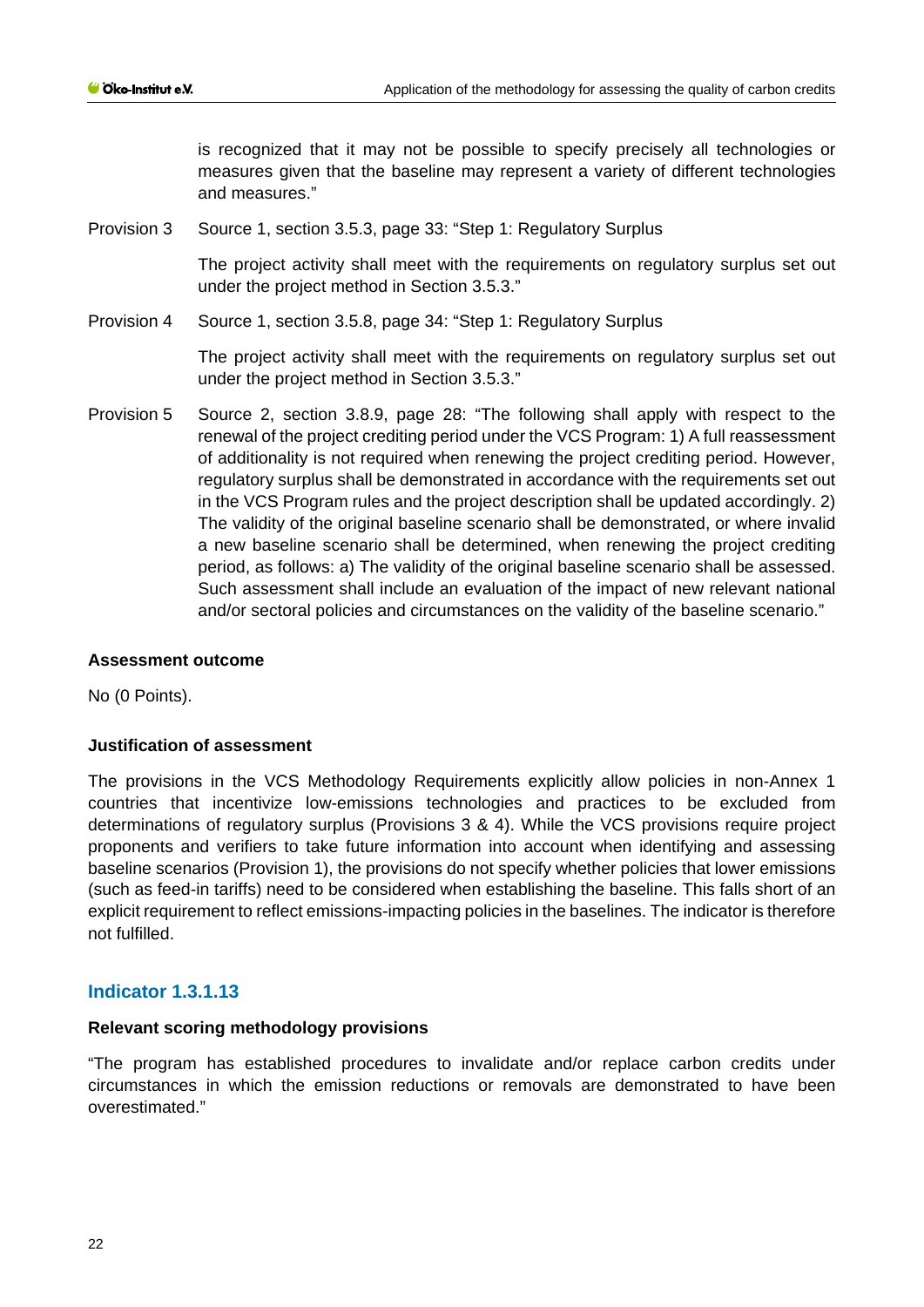## **Information sources considered**

1 VCS Registration and Issuance Process, version 4.0, 19 September, 2019. Available: [https://verra.org/wp-content/uploads/2019/09/Registration\\_and\\_Issuance\\_Process\\_v4.0.pdf](https://verra.org/wp-content/uploads/2019/09/Registration_and_Issuance_Process_v4.0.pdf)

## **Relevant carbon crediting program provisions**

- Provision 1 Source 1, section 6.1.1, page 33: "Verra may, at its discretion, review registered projects and issued VCUs where it has concerns about adherence of the project to the VCS Program rules and the applied methodology. A review may be triggered by any of the following: A validation/verification body performing a verification of a registered project identifies an error or quality issue in a previous validation or verification. A project proponent identifies an error or quality issue after the registration or issuance of the project. A stakeholder has concerns about a registered project2. Verra itself identifies an error or quality issue, as part of routine operations."
- Provision 2 Source 1, section 6.1.2, page 33: "Where a review is triggered, Verra notifies the project proponent (or its authorized representative) and the relevant validation/verification body of the review and may suspend further VCU issuance while the review is performed."
- Provision 3 Source 1, section 6.1.5, page 35: "Where Verra determines that VCUs have been issued in excess of the correct amount, the following applies:
	- 1) The project proponent is responsible for compensating for excess VCU issuance where Verra deems, acting reasonably, that there has been a material erroneous issuance of VCUs in respect of the project, as a result of the fraudulent conduct, negligence, intentional act, recklessness, misrepresentation or mistake of the project proponent, as set out further in the issuance representation.
	- 2) Any compensation for excess VCU issuance shall be through the following, with Verra using reasonable efforts to work with the project proponent to ensure that any adverse impacts on the project proponent are minimized to the extent possible.
	- 3) Where the excess VCUs remain in the project proponent's Verra registry account and it can be demonstrated that they have not been used for offsetting purposes, immediate cancellation of the VCUs.
	- 4) Replacement of VCUs through immediate cancellation from subsequent issuances of VCUs to the project.
	- 5) Purchase by the project proponent of an equivalent number of replacement VCUs, and cancellation of same, within 60 business days of receiving formal Verra notification of such required action.
	- 6) Where the project proponent fails to compensate for excess VCU issuance, Verra may take action against the project proponent, including applying sanctions with respect to its registry account activities until such time as the excess issuance has been compensated."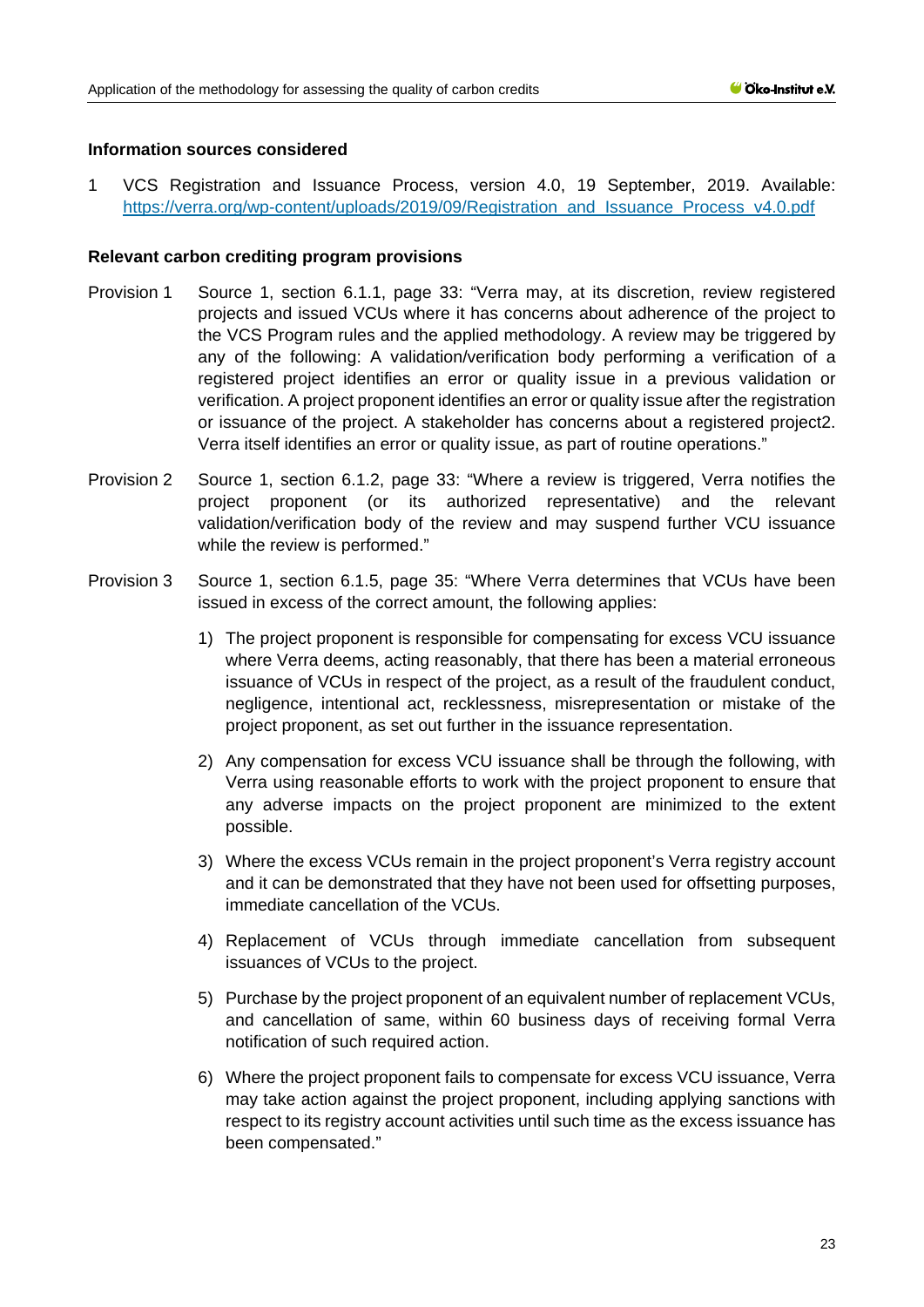#### **Assessment outcome**

Yes (1 point).

## **Justification of assessment**

The above documentation specifies that the indicator is fulfilled.

# **Indicator 1.3.2.14**

#### **Relevant scoring methodology provisions**

"The maximum length of the sum of crediting periods is:

a. up to 40 years for afforestation/reforestation projects and up to 10 years for all other project types

OR

b. up to 60 years for afforestation/reforestation projects and up to 15 years for all other project types

OR

c. up to 80 years for afforestation/reforestation projects and up to 20 years for all other project types

OR

d. more than 80 years for afforestation/reforestation projects and more than 20 years for all other project types."

#### **Information sources considered**

1 VCS Standard, Version 4.1, April 2021. Available: [https://verra.org/wp-content/uploads/2021/04/VCS-Standard\\_v4.1.pdf](https://verra.org/wp-content/uploads/2021/04/VCS-Standard_v4.1.pdf)

## **Relevant carbon crediting program provisions**

- Provision 1 Source 1, section 3.8.1, page 27: "For non-AFOLU projects, the project crediting period shall be either seven years, twice renewable for a total of 21 years, or ten years fixed."
- Provision 2 Source 1, section 3.8.2, page 27: "For ALM projects focusing exclusively on reducing N2O, CH4 and/or fossil-derived CO2 emissions, the project crediting period shall be either seven years, twice renewable for a total of 21 years, or ten years fixed."
- Provision 3 Source 1, section 3.8.3, page 27: "For all other AFOLU projects other than such ALM projects described above, the project crediting period shall be a minimum of 20 years up to a maximum of 100 years, which may be renewed at most four times with a total project crediting period not to exceed 100 years."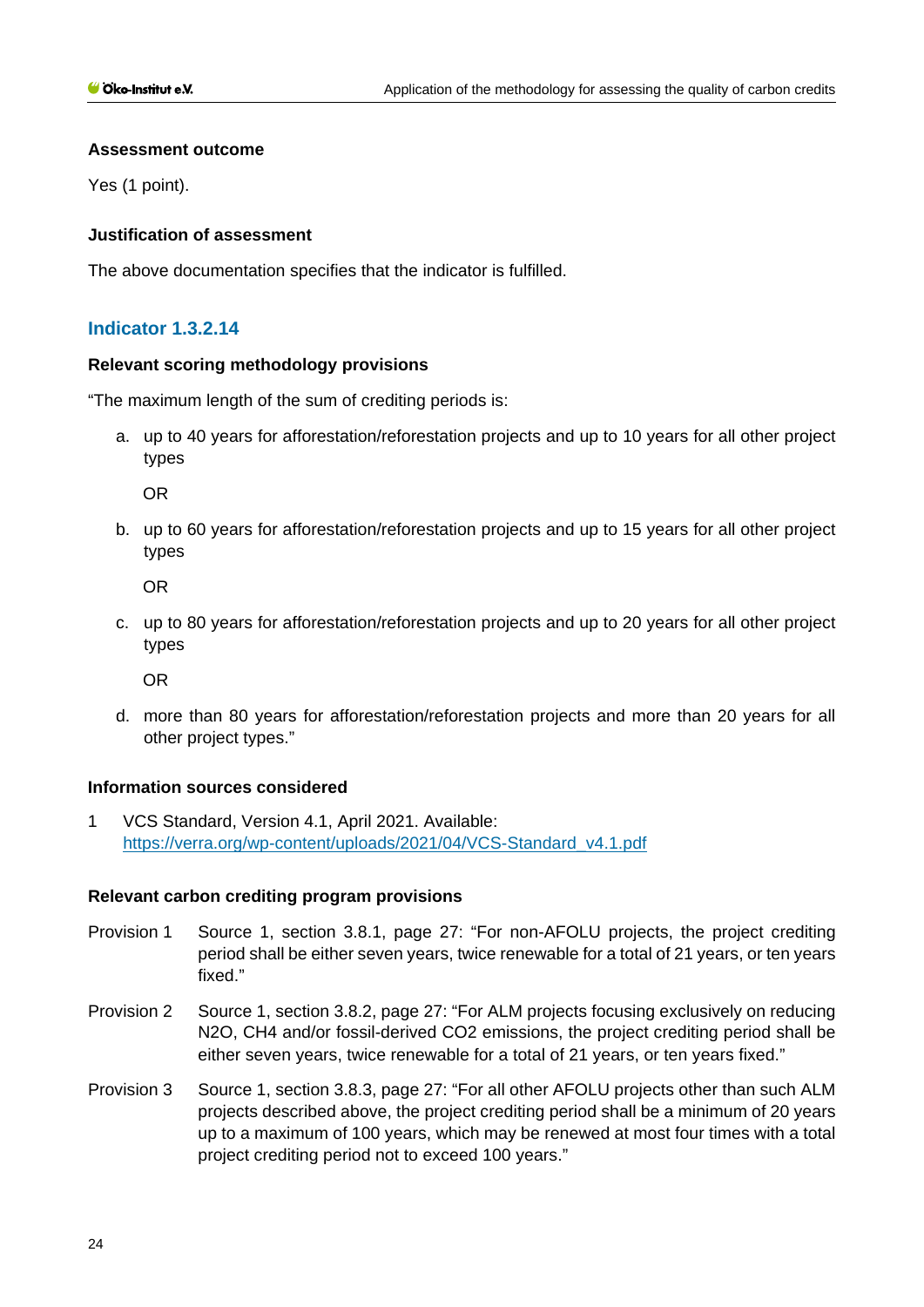## **Assessment outcome**

The last condition applies (0 Points).

## **Justification of assessment**

The above documentation specifies that the maximum length of the sum of crediting periods for projects in sectors other than the AFOLU sector is 21 years and for projects in the AFOLU sector up to 100 years. The carbon crediting program is therefore assigned 0 points.

# **Indicator 1.3.1.15**

## **Relevant scoring methodology provisions**

"The program provides guidance on the renewal of the crediting period, which must include a reassessment of the baseline scenario."

## **Information sources considered**

1 VCS Standard, Version 4.1, April 2021. Available: [https://verra.org/wp-content/uploads/2021/04/VCS-Standard\\_v4.1.pdf](https://verra.org/wp-content/uploads/2021/04/VCS-Standard_v4.1.pdf)

#### **Relevant carbon crediting program provisions**

Provision 1 Source 1, section 3.8.9, page 28: "The following shall apply with respect to the renewal of the project crediting period under the VCS Program:

> 1) A full reassessment of additionality is not required when renewing the project crediting period. However, regulatory surplus shall be demonstrated in accordance with the requirements set out in the VCS Program rules and the project description shall be updated accordingly.

> 2) The validity of the original baseline scenario shall be demonstrated, or where invalid a new baseline scenario shall be determined, when renewing the project crediting period, as follows:

> a) The validity of the original baseline scenario shall be assessed. Such assessment shall include an evaluation of the impact of new relevant national and/or sectoral policies and circumstances on the validity of the baseline scenario.

> b) Where it is determined that the original baseline scenario is still valid, the GHG emissions associated with the original baseline scenario shall be reassessed using the latest version of the CDM Tool to assess the validity of the original/current baseline and to update the baseline at the renewal of a crediting period.

> c) Where it is determined that the original baseline scenario is no longer valid, the current baseline scenario shall be established in accordance with the VCS Program rules.

> d) The project description, containing updated information with respect to the baseline, the estimated GHG emission reductions or removals and the monitoring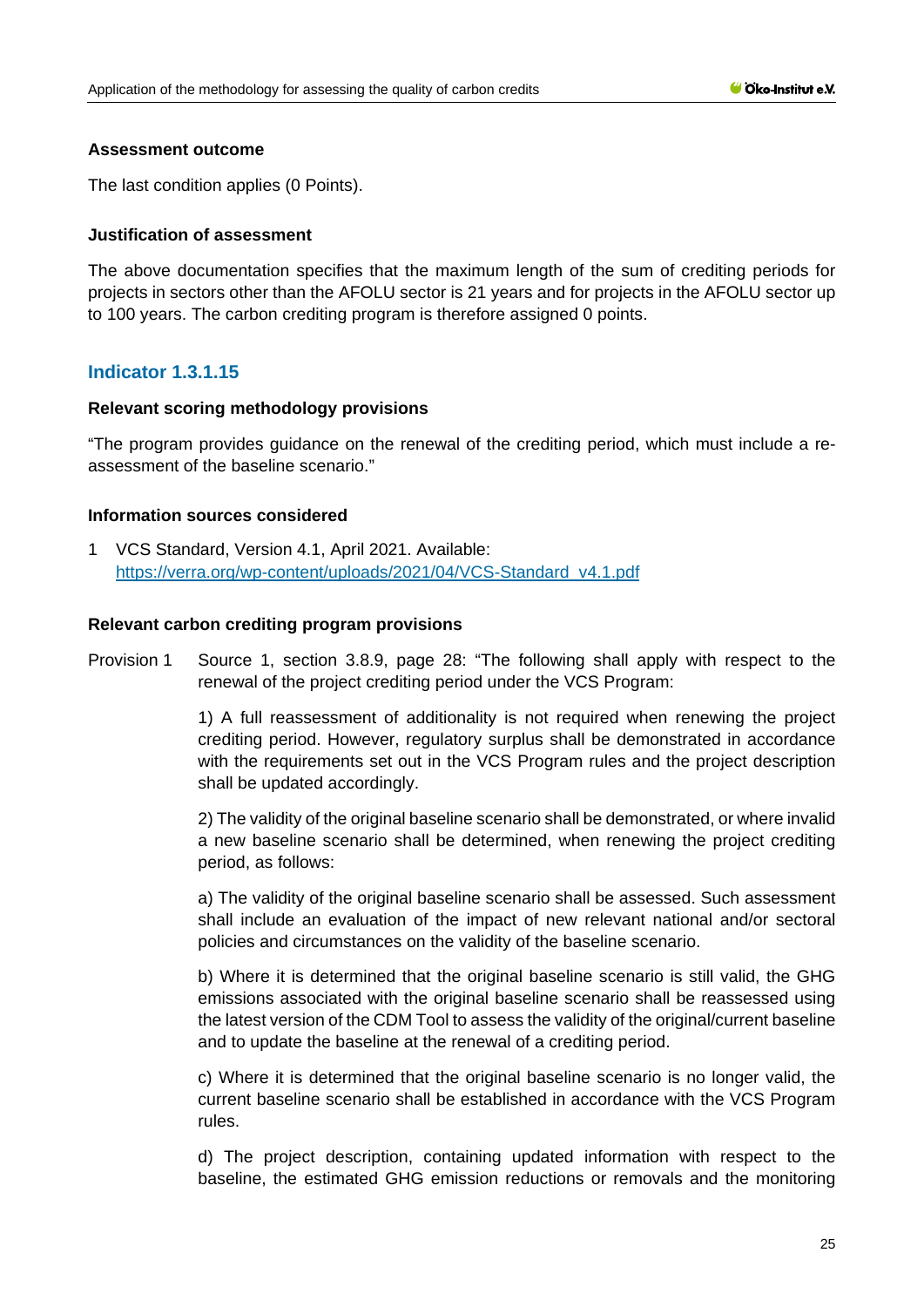plan, shall be submitted for validation. Such updates shall be based upon the latest approved version of the methodology or its replacement. Where the project does not meet the requirements of the latest approved version of the methodology or its replacement, the project proponent shall select another applicable approved methodology (which may be a new methodology or methodology revision it has had approved via the methodology approval process), or shall apply a methodology deviation (where a methodology deviation is appropriate). Failing this, the project shall not be eligible for renewal of its project crediting period."

## **Assessment outcome**

Yes (1 Point).

## **Justification of assessment**

The above documentation specifies that the indicator is fulfilled.

# **Indicator 1.3.1.16**

## **Relevant scoring methodology provisions**

"In the case of project types where the baseline scenario is the continuation of the current situation (i.e., not undertaking any investment), the program requires the re-assessment of additionality at the renewal of the crediting period." (See methodology for further explanation).

#### **Information sources considered**

1 VCS Standard, Version 4.1, April 2021. Available: [https://verra.org/wp-content/uploads/2021/04/VCS-Standard\\_v4.1.pdf](https://verra.org/wp-content/uploads/2021/04/VCS-Standard_v4.1.pdf)

#### **Relevant carbon crediting program provisions**

Provision 1 Source 1, section 3.2.7, page 10: "For all IFM, REDD, WRC and ACoGS project types, the project proponent shall, for the duration of the project, reassess the baseline every 10 years and have this validated at the same time as the subsequent verification. Baseline projections for deforestation and/or degradation, land conversion, forest management plans and wetland hydrological changes beyond a 10-year period are not likely to be realistic because rates of change in land-use and/or land or water management practices are subject to many factors that are difficult to predict over the long term, hence the need for periodic reassessment of the baseline. The following shall apply with respect to the baseline reassessment:

> 1) The reassessment will capture changes in the drivers and/or behavior of agents that cause the change in land use, hydrology, sediment supply and/or land or water management practices and changes in carbon stocks, all of which shall then be incorporated into revised estimates of the rates and patterns of land-use change and estimates of baseline emissions.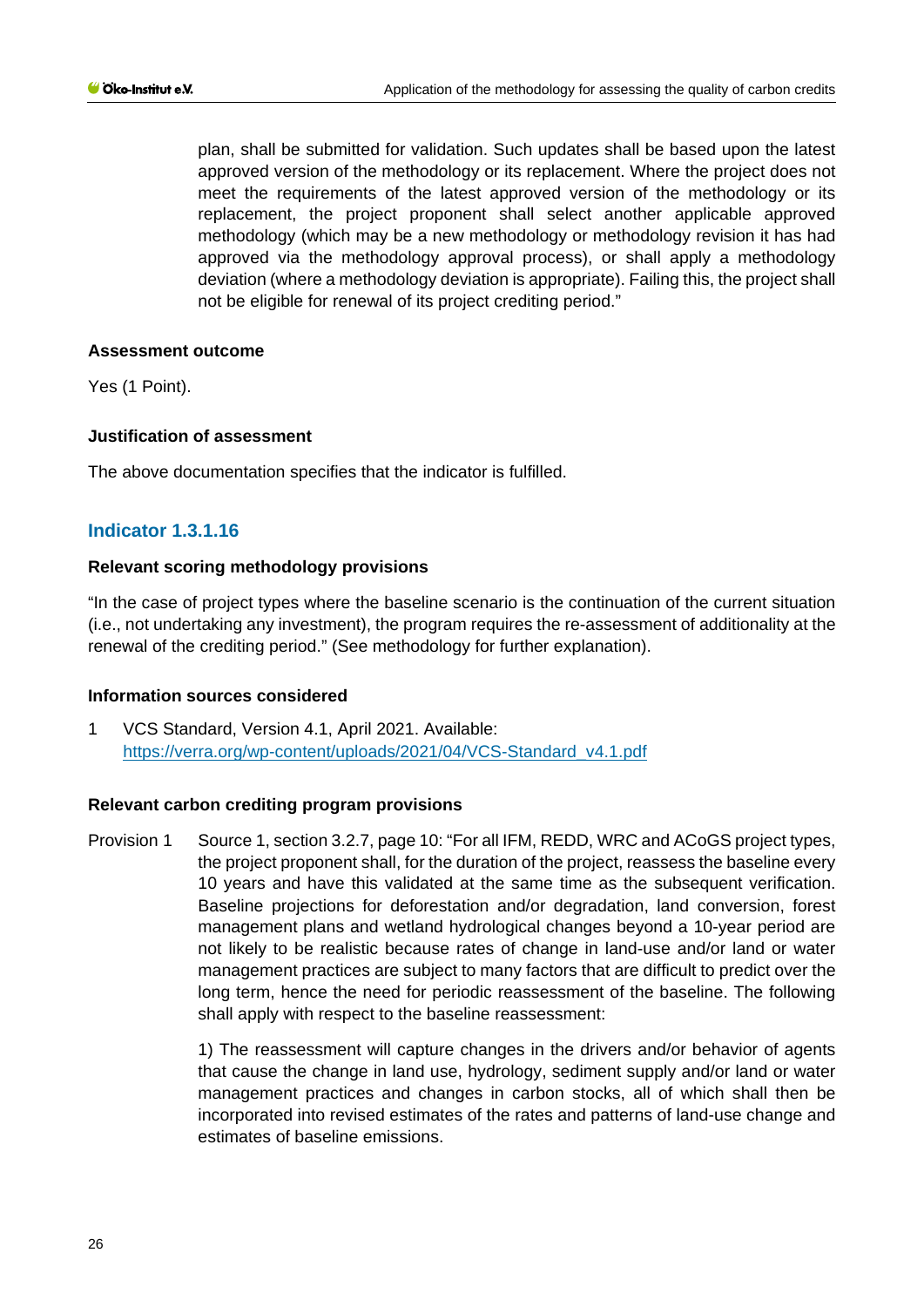2) The latest approved version of the methodology or its replacement shall be applied at the time of baseline reassessment.

3) The project description shall be updated at the time of baseline reassessment following the requirements set out in Section 3.8.9(2)(d).

4) Ex-ante baseline projections beyond a 10-year period are not required."

Provision 2 Source 1, section 3.8.9, page 28: "The following shall apply with respect to the renewal of the project crediting period under the VCS Program:

> 1) A full reassessment of additionality is not required when renewing the project crediting period. However, regulatory surplus shall be demonstrated in accordance with the requirements set out in the VCS Program rules and the project description shall be updated accordingly.

> 2) The validity of the original baseline scenario shall be demonstrated, or where invalid a new baseline scenario shall be determined, when renewing the project crediting period, as follows:

> a) The validity of the original baseline scenario shall be assessed. Such assessment shall include an evaluation of the impact of new relevant national and/or sectoral policies and circumstances on the validity of the baseline scenario.

> b) Where it is determined that the original baseline scenario is still valid, the GHG emissions associated with the original baseline scenario shall be reassessed using the latest version of the CDM Tool to assess the validity of the original/current baseline and to update the baseline at the renewal of a crediting period.

> c) Where it is determined that the original baseline scenario is no longer valid, the current baseline scenario shall be established in accordance with the VCS Program rules.

> d) The project description, containing updated information with respect to the baseline, the estimated GHG emission reductions or removals and the monitoring plan, shall be submitted for validation. Such updates shall be based upon the latest approved version of the methodology or its replacement. Where the project does not meet the requirements of the latest approved version of the methodology or its replacement, the project proponent shall select another applicable approved methodology (which may be a new methodology or methodology revision it has had approved via the methodology approval process), or shall apply a methodology deviation (where a methodology deviation is appropriate). Failing this, the project shall not be eligible for renewal of its project crediting period."

## **Assessment outcome**

No (0 Points).

## **Justification of assessment**

The above documentation specifies that the reassessment of the baseline does not require the full reassessment of additionality before the start of a new crediting period, but must re-evaluate the